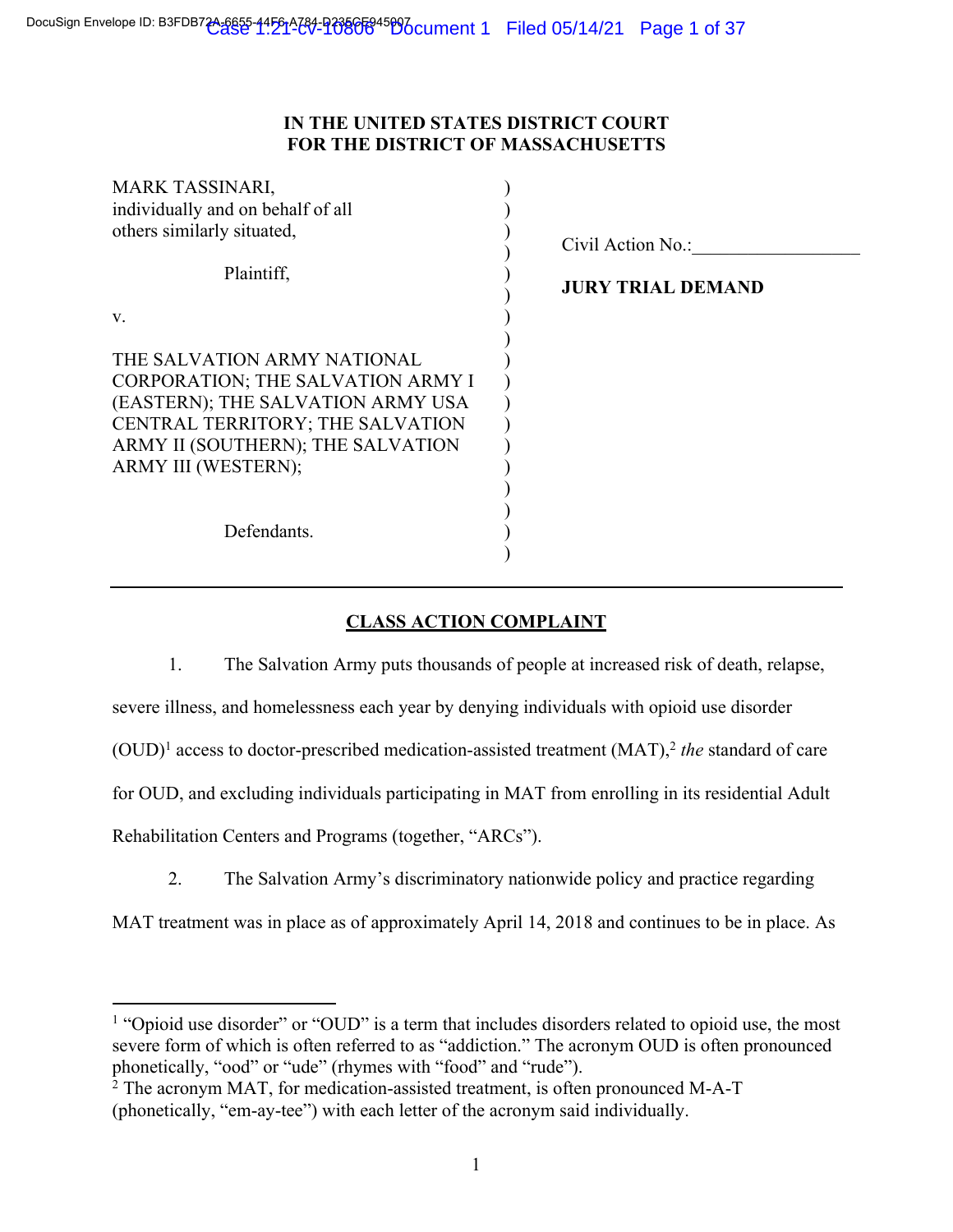of the date of this Complaint, that discriminatory policy is stated on The Salvation Army's website at https://www.salvationarmyusa.org/usn/combat-addiction/ (last accessed May 14, 2021). In addition, on May 13, 2021, The Salvation Army confirmed this policy to Mr. Tassinari and refused to enroll him in its ARC program and services including housing due to his disability (OUD) and use of MAT for treatment. As a result, The Salvation Army has discriminated against and continues on an ongoing basis to discriminate against Mr. Tassinari and other individuals with disabilities who use MAT.

3. Mr. Tassinari has a long history of OUD and participating in doctor-prescribed MAT as treatment. In 2018 he was ordered by a court to complete The Salvation Army's ARC program as a condition of probation. While he was not receiving MAT when he enrolled at the ARC, his doctor prescribed MAT shortly thereafter. When The Salvation Army learned of Mr. Tassinari's use of MAT, it immediately expelled him from its ARC program and services, including housing. This happened on approximately April 14, 2018.

4. Since his enrollment in and expulsion from the Salvation Army's ARC program in 2018 and ongoing, Mr. Tassinari has been qualified and remains qualified to participate in The Salvation Army's ARC program and services, including housing, but for The Salvation Army's discriminatory MAT policy. As a result of The Salvation Army's discriminatory policy, Mr. Tassinari and other individuals with disabilities who use or need to use MAT for treatment face the Hobson's choice of forgoing necessary doctor-ordered treatment to participate in ARCs, or being excluded from ARC programs and services altogether.

5. Plaintiff Mark Tassinari brings this class action complaint for damages and injunctive relief on behalf of himself and others similarly situated against Defendants The Salvation Army National Corporation, The Salvation Army I (Eastern Territory) a/k/a "The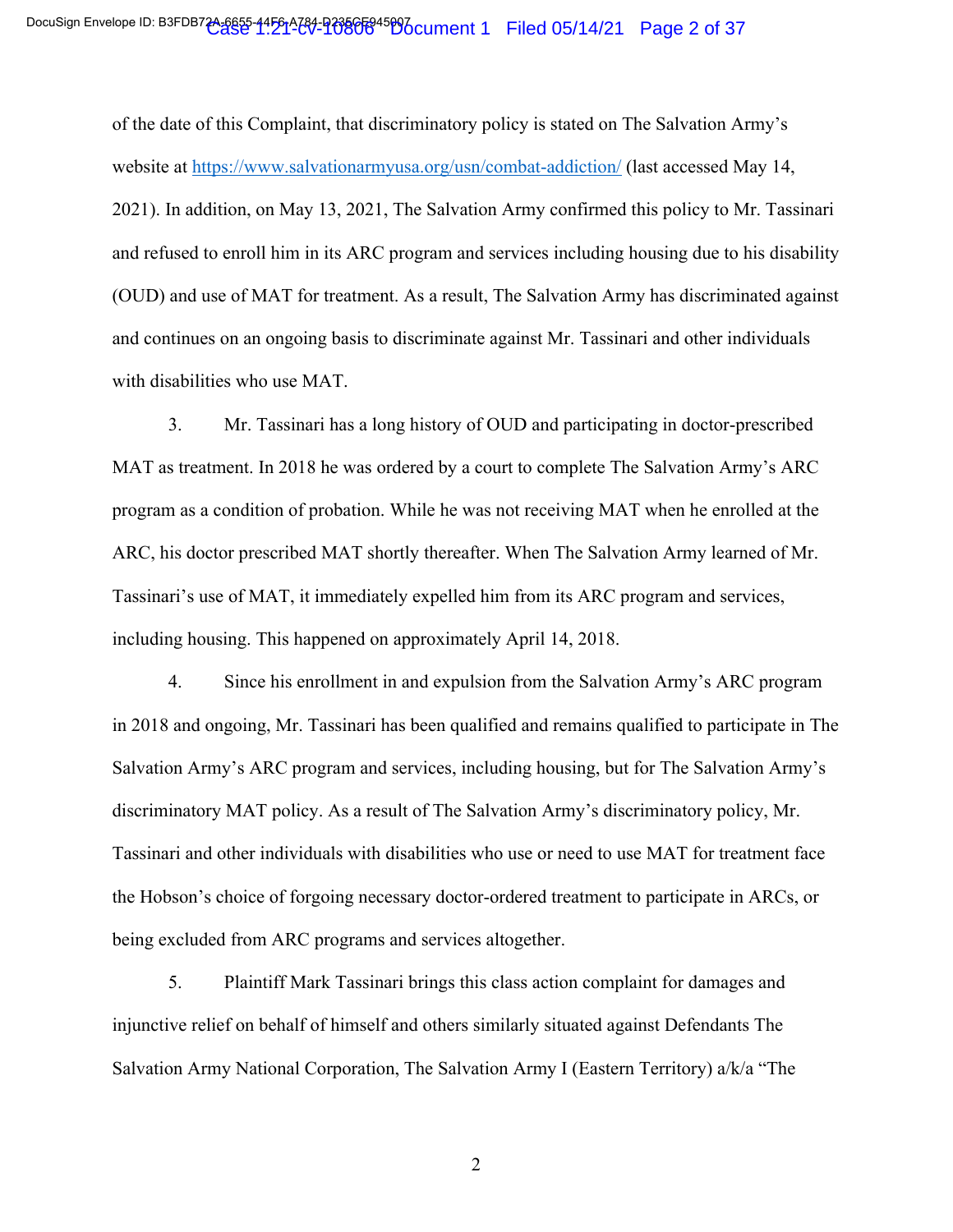Salvation Army," The Salvation Army USA Central Territory a/k/a "The Salvation Army," The Salvation Army II (Southern Territory) a/k/a "The Salvation Army, a Georgia Corporation" a/k/a "The Salvation Army," and The Salvation Army III (Western Territory) a/k/a "The Salvation Army" (together, "The Salvation Army"), pursuant to Title III of the Americans with Disabilities Act, 42 U.S.C. § 12181 *et seq*. ("ADA"), Section 504 the Rehabilitation Act, 29 U.S.C. § 794 ("Rehabilitation Act"), and the Fair Housing Act 42 U.S.C. § 3601 *et seq*. ("FHA"), for excluding individuals participating in MAT from Salvation Army Adult Rehabilitation Centers and Programs and/or denying individuals with OUD access to MAT while enrolled in its Adult Rehabilitation Centers and Programs, and states as follows.

#### **Background**

6. Mr. Tassinari, who is 35, began his struggle with OUD almost twenty years ago, as a teenager. He took habit-forming painkillers like Vicodin, Percocet, and OxyContin nearly daily, in part to cope with the trauma of being removed from his home and placed in the foster care system, and to relieve other stress and anxiety. Once he started using opioids regularly, he began to experience the permanent brain-altering effects of opioid use disorder. He was not able to stop on his own, even though he felt the intense and persistent physical toll the drugs were taking on his body. He wanted to stop but felt stuck: he experienced stigma because of his struggle with OUD and was discouraged by the mounting pressure of what he felt he had not accomplished because of OUD.

7. Like many individuals with OUD, Mr. Tassinari's ongoing recovery includes periods of relapse and remission. He has experienced sobriety for long stretches, including when he was 25 and maintained his sobriety with MAT (specifically, buprenorphine) for four-and-ahalf years. During that period of hard-won sobriety, he had a driver's license and car, housing,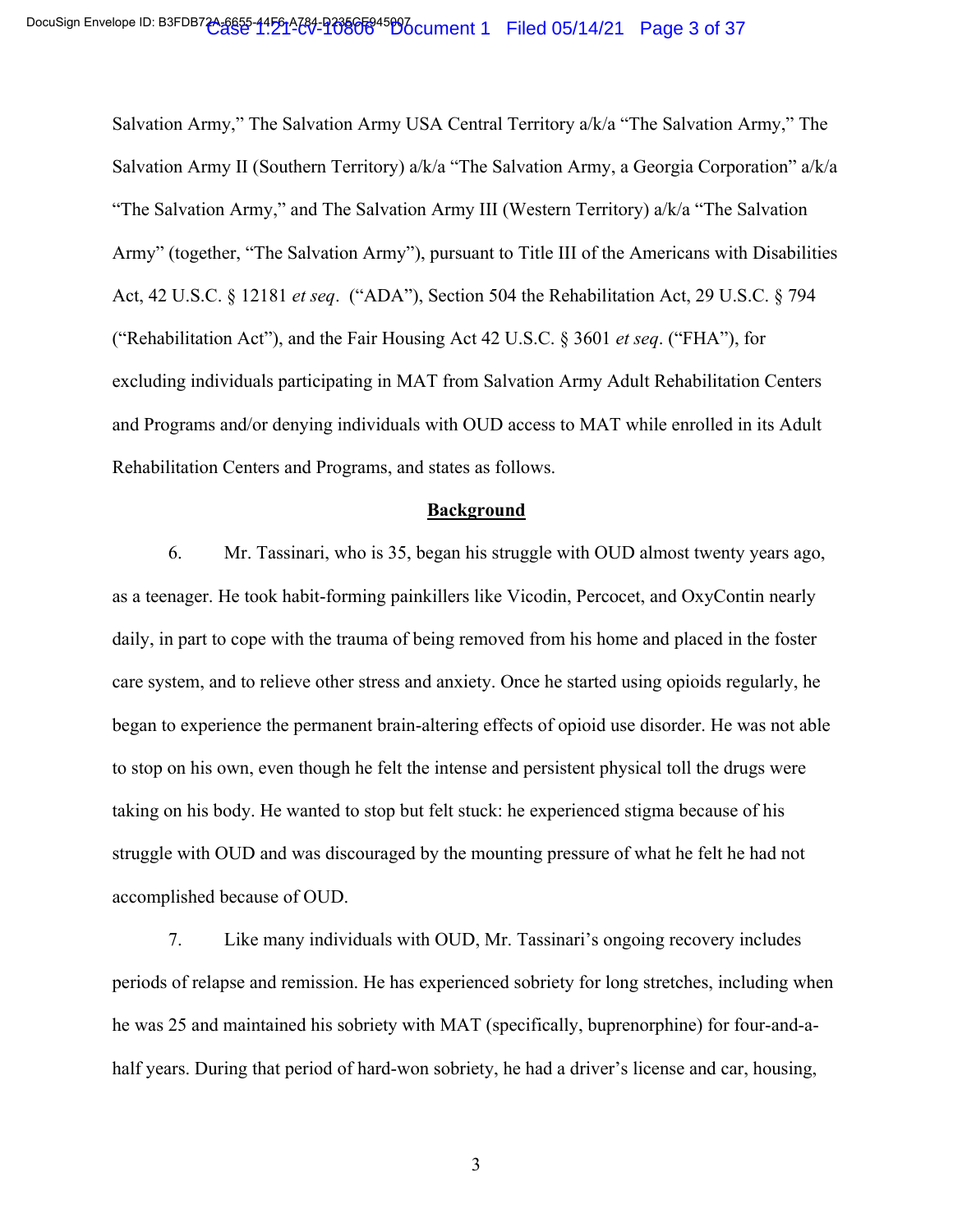employment, and a meaningful relationship—he considers this period of remission the most successful time of his life.

8. He has also experienced many lows related to relapse, including overdosing at least eight times, being revived with Narcan three or four times, receiving a shot of adrenaline to restart his heart, numerous hospitalizations, nearly aspirating in his own vomit, and engaging in other disability-related behaviors. Mr. Tassinari's struggle with OUD brought him into contact with the criminal justice system and has contributed to many periods of homelessness.

9. Before he tried MAT, Mr. Tassinari attempted sobriety dozens of times over a five-year period, without success lasting longer than a couple months.

10. The only treatment for OUD that has worked for Mr. Tassinari is MAT.

11. After a licensed physician prescribed Mr. Tassinari MAT for the first time, when he was 25 and already a decade into his struggle with OUD, Mr. Tassinari recalls feeling like he could sit comfortably in his own skin for the first time in his life.

12. Ever since, MAT, including buprenorphine and methadone, has been a significant part of Mr. Tassinari's ongoing recovery and treatment for OUD.

\* \* \* \* \*

13. In or around late 2017, after four-and-a-half years of sobriety and stability, Mr. Tassinari experienced a devastating break up from a long-term partner. The emotional trauma of the break-up triggered a period of relapse that culminated in his arrest and prosecution for three non-violent OUD-related offenses, including possession of pills.

14. Although Mr. Tassinari was initially sentenced to probation, he experienced a second relapse during probation that led to a three-month hospitalization for complications arising from OUD and his other mental health issues. During his relapse and hospitalization, Mr.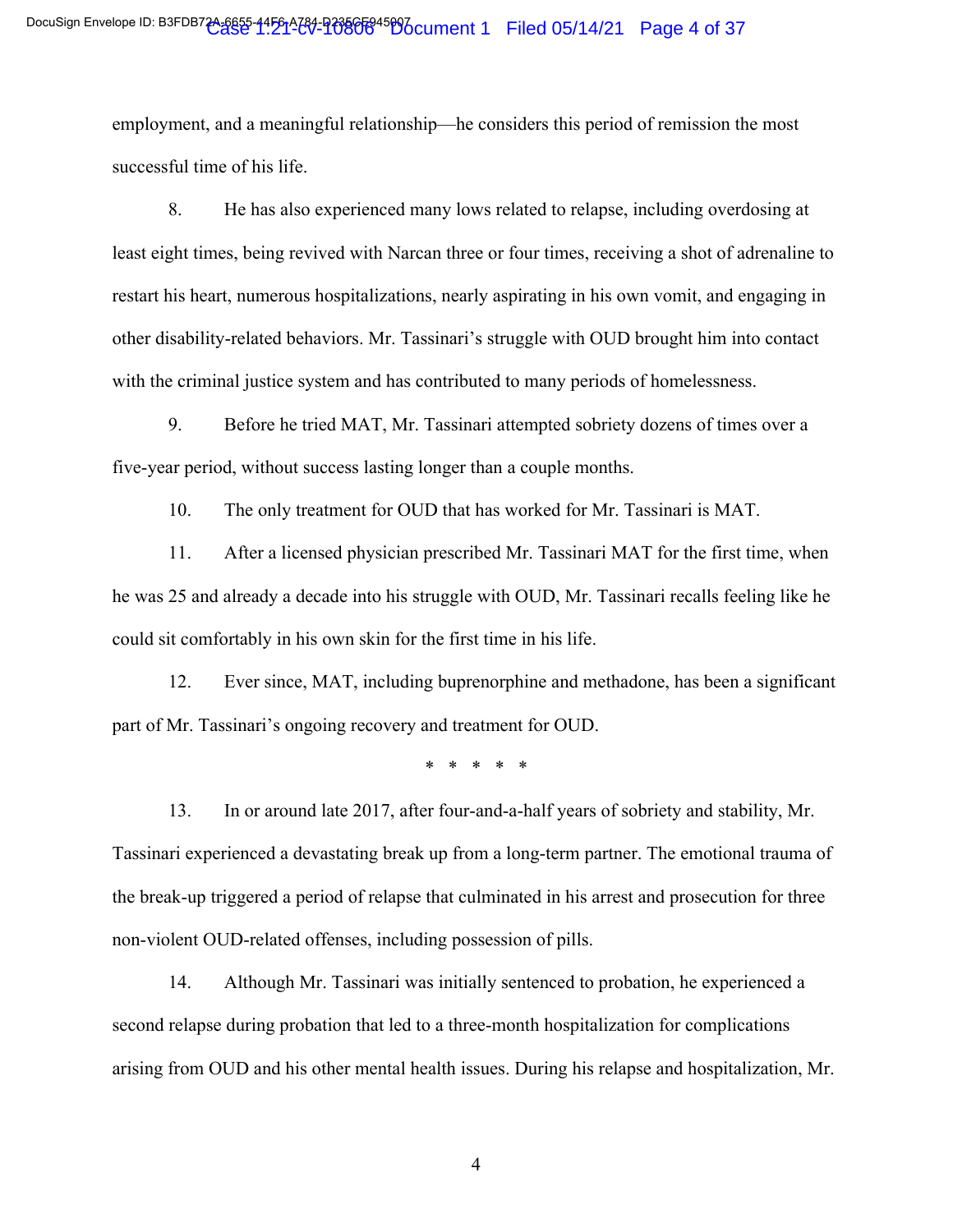Tassinari was not able to reach his probation officer, which put him in violation of his probation. When he was released from the hospital, Mr. Tassinari turned himself in for the probation violation. A judge sentenced him to a year at Essex County jail.

15. In or around early 2018, after spending more than a month in Essex County jail, Mr. Tassinari's prison case worker gave him a choice: complete the rest of his one-year sentence in prison, or the State would agree to release him on probation if he agreed to attend The Salvation Army's Adult Rehabilitation Center (ARC) program for treatment for OUD. Mr. Tassinari was not given any other choices: either jail or The Salvation Army ARC.

16. Mr. Tassinari, in substance withdrawal and without access to his prescribed psychiatric medications or medication-assisted treatment (MAT), was suffering extreme physical and emotional distress in jail. He agreed to the transfer and was placed on probation pending completion of The Salvation Army's 180-day residential drug rehabilitation program at the Boston ARC, located in Saugus, Massachusetts.

\* \* \* \* \*

17. When Mr. Tassinari arrived at The Salvation Army ARC, he participated fully in the rehabilitation program. He knew that The Salvation Army was the only thing between him and jail, so he kept his head down, followed instructions, worked hard, and tried not to complain, even as he suffered painful withdrawal symptoms and was prohibited from seeking medical help from a doctor.

18. The Salvation Army's ARCs do not provide participants with medical care when they arrive; there are no doctors on staff and participants are not medically evaluated to assess their needs. During a period of time after they begin the program, The Salvation Army imposes a strict lockdown on ARC participants, during which they are unable to contact outside friends or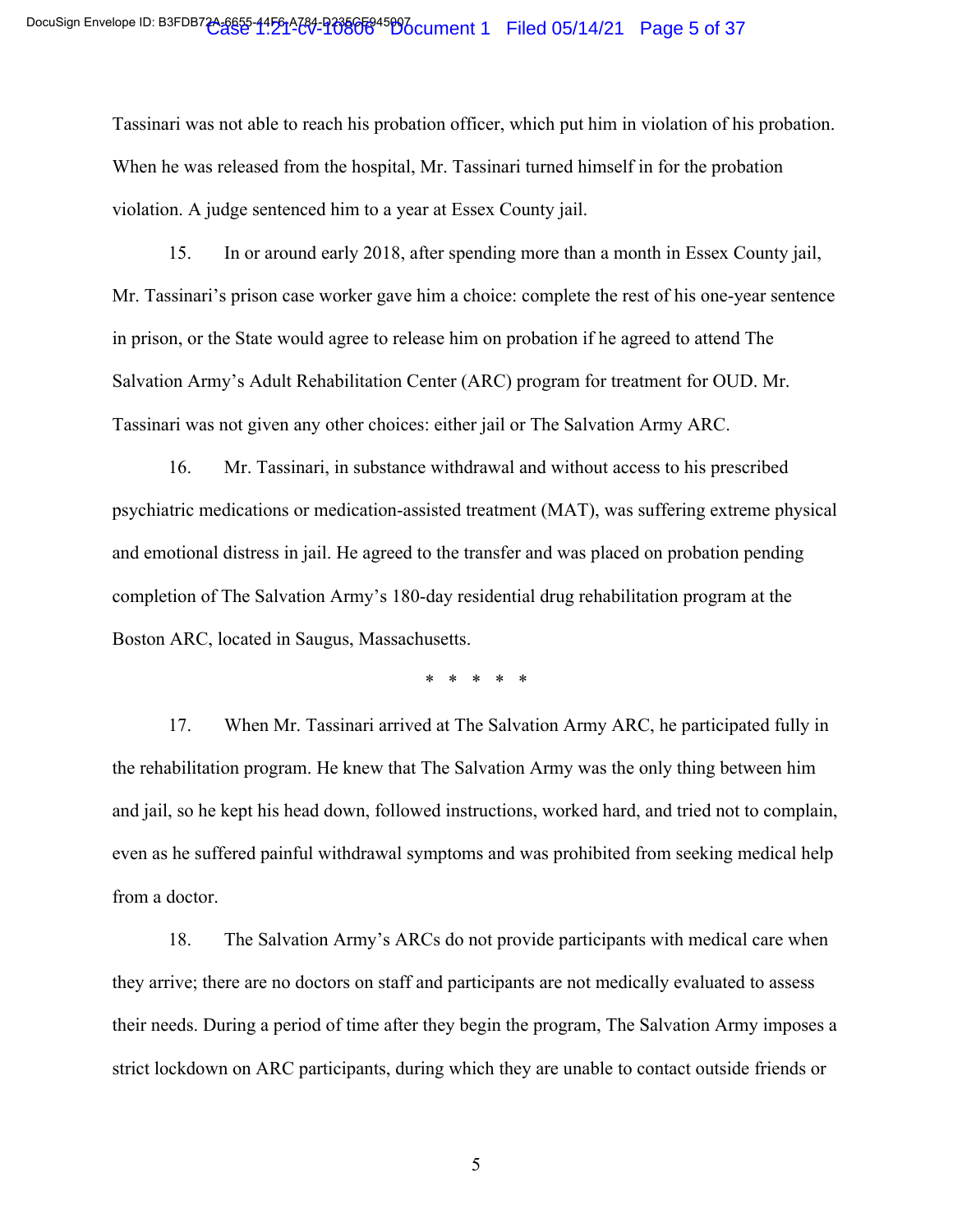relatives and cannot seek medical treatment from doctors or pick up their prescription medications from a pharmacy. No doctor or medical professional supervises The Salvation Army's ARC participants during this period of lockdown, or at any other time during the program.

19. Mr. Tassinari's repeated requests to The Salvation Army to allow him to seek medical treatment went unanswered; The Salvation Army would not let him leave the ARC to see his doctor and would not provide him with the medical help he needed at the ARC.

20. Approximately a month into joining The Salvation Army's ARC program, Mr. Tassinari's need to see a doctor to refill his prescriptions became critical. By then, he had been off his psychiatric medications and MAT for approximately three months and was suffering physical pain, anxiety, frayed emotions, loss of appetite, and difficulty sleeping. Every day that Mr. Tassinari could not see a doctor and receive treatment for his OUD was a struggle.

21. Finally, Mr. Tassinari's probation officer, who was in contact with The Salvation Army, convinced The Salvation Army to allow Mr. Tassinari to see his doctor at Boston Health Care for the Homeless, where he had been a patient for several years.

22. Mr. Tassinari met with his usual doctor, who immediately expressed concern for Mr. Tassinari's health if he did not resume his MAT regimen. In addition to refilling Mr. Tassinari's other prescriptions, his doctor prescribed buprenorphine (the same widely used MAT medication Mr. Tassinari took during his four-and-half-year period of sobriety), to assist in recovery from OUD. Mr. Tassinari's prescription included instructions that he should selfadminister the medication; a medical professional would not need to administer his doses.

23. Following his doctor's orders, Mr. Tassinari took his first dose of the medication before returning to The Salvation Army ARC.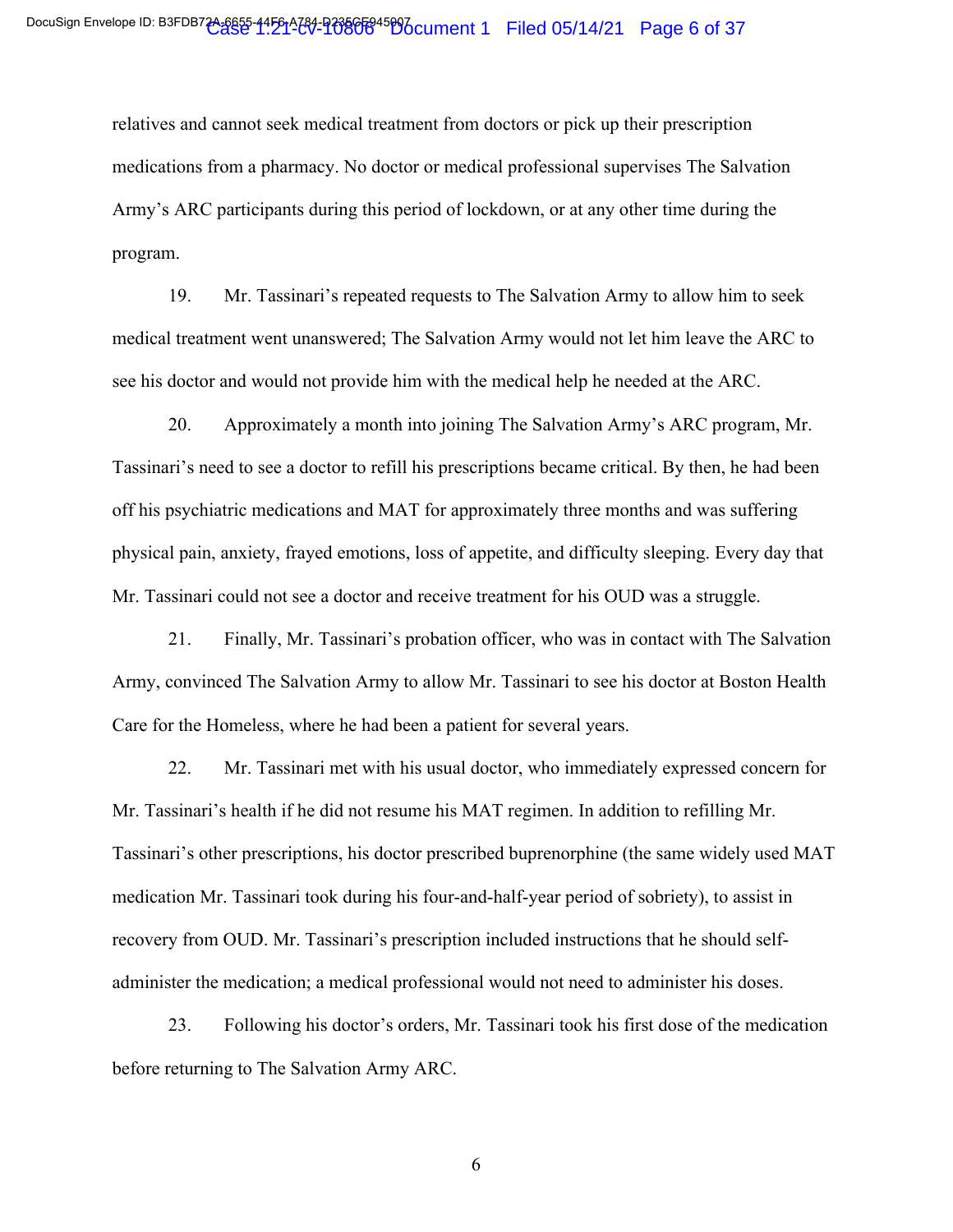24. Mr. Tassinari did not use any illegal or non-prescribed drug while he was away from The Salvation Army ARC traveling to and from his doctor's office. He remained committed to his recovery, health, sobriety, and probation conditions, including staying enrolled at The Salvation Army ARC for the full 180-day period of his assignment.

25. However, when he returned to The Salvation Army ARC, he was required to submit to urinalysis. Mr. Tassinari explained to The Salvation Army that he had taken doctorprescribed buprenorphine for OUD. His urinalysis confirmed that he had buprenorphine in his system and that he had not taken any illegal or non-prescribed drug.

26. Even though MAT, including buprenorphine, is the standard of care for treatment of OUD and a legally prescribed medication, The Salvation Army immediately, on or about April 14, 2018, terminated Mr. Tassinari from participation in the ARC program, including his ARC housing, because of its blanket, discriminatory, nationwide policy and practice of prohibiting participants with OUD from receiving MAT, including buprenorphine, even when prescribed directly by their licensed physicians.

27. In that instant, The Salvation Army forced Mr. Tassinari onto the streets, where he faced months of uncertainty, relapse, danger, helplessness, and the looming threat of jail.

28. During the days remaining of the 180-day ARC program required by the court as a condition of his probation, The Salvation Army did not attempt to accommodate Mr. Tassinari's OUD or revise its policy to ensure that he could continue to participate in the ARC while taking his doctor-prescribed MAT. The Salvation Army did not engage with him, listen to his request to remain enrolled in the ARC with MAT, or even follow up with him after terminating him from the ARC program and removing him from ARC housing.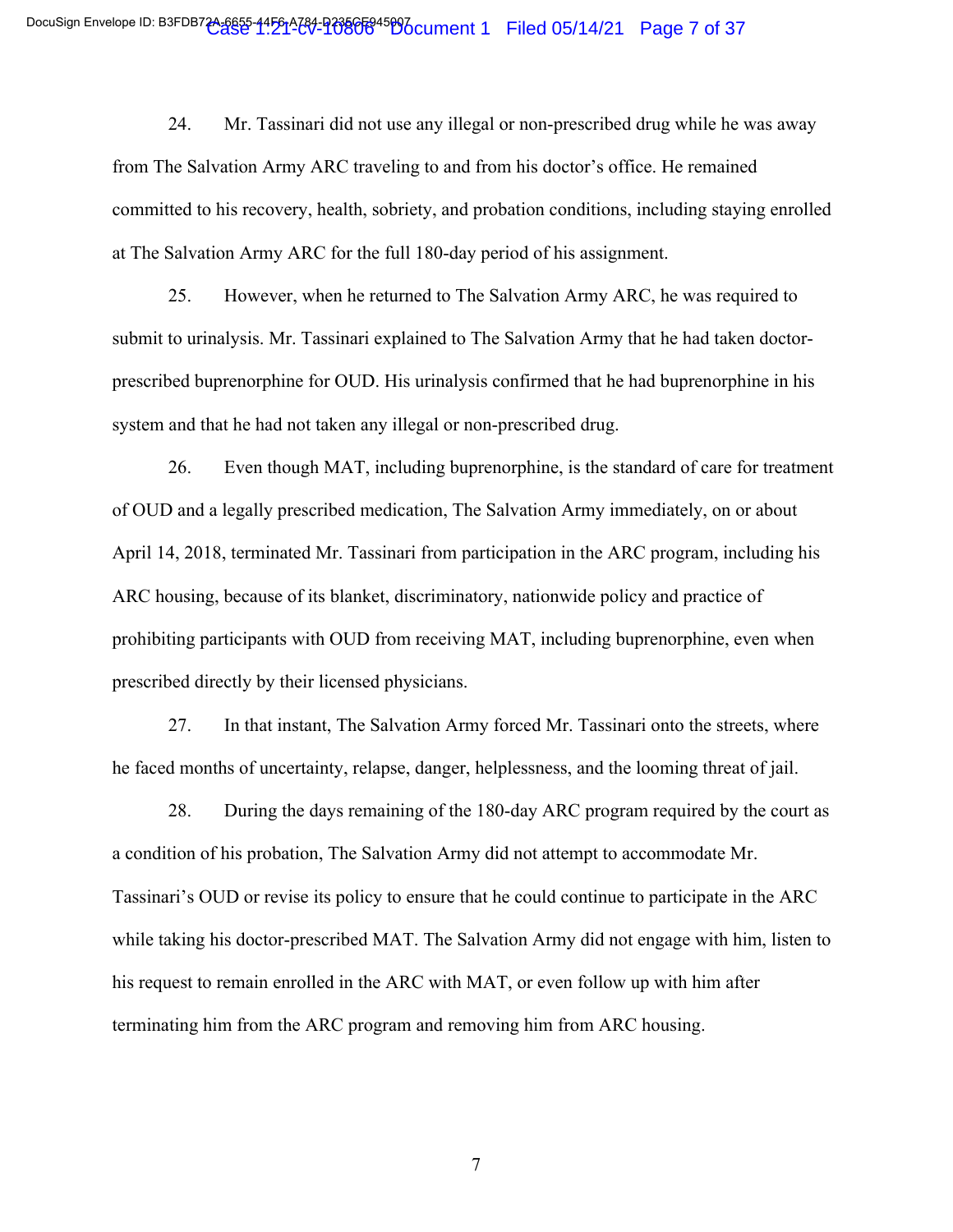29. After Mr. Tassinari's expulsion from The Salvation Army's ARC program, Mr. Tassinari faced extraordinarily difficult and debilitating circumstances, directly resulting from The Salvation Army's discrimination against him. He became homeless, suffered a harmful relapse, lost many of his personal belongings and personal paper records, did not have reliable access to a phone or computer, lost contact with his probation officer, and required lengthy hospitalization before he could even get back in front of the court for a hearing on his probation conditions.

30. It took nearly a year for Mr. Tassinari to get back in front of a judge for a hearing on his probation conditions.

31. During that hearing, the court learned for the first time that The Salvation Army had terminated Mr. Tassinari from its ARC program including ARC housing due to him taking doctor prescribed MAT to treat his OUD and The Salvation Army's policy prohibiting participants from using MAT.

32. Because he was no longer enrolled in The Salvation Army's ARC program, the court found Mr. Tassinari in violation of his probation.

33. The court ordered Mr. Tassinari to complete the remainder of his probation at The North Cottage Program, a residential treatment facility in Norton, Massachusetts that provides program participants with OUD access to MAT.

34. With MAT, Mr. Tassinari was able to complete his probation and was released from North Cottage in or around October 2019.

35. Mr. Tassinari is continuing his fight for sobriety and recovery from OUD with doctor-prescribed MAT. He continues to experience periods of homelessness. While he is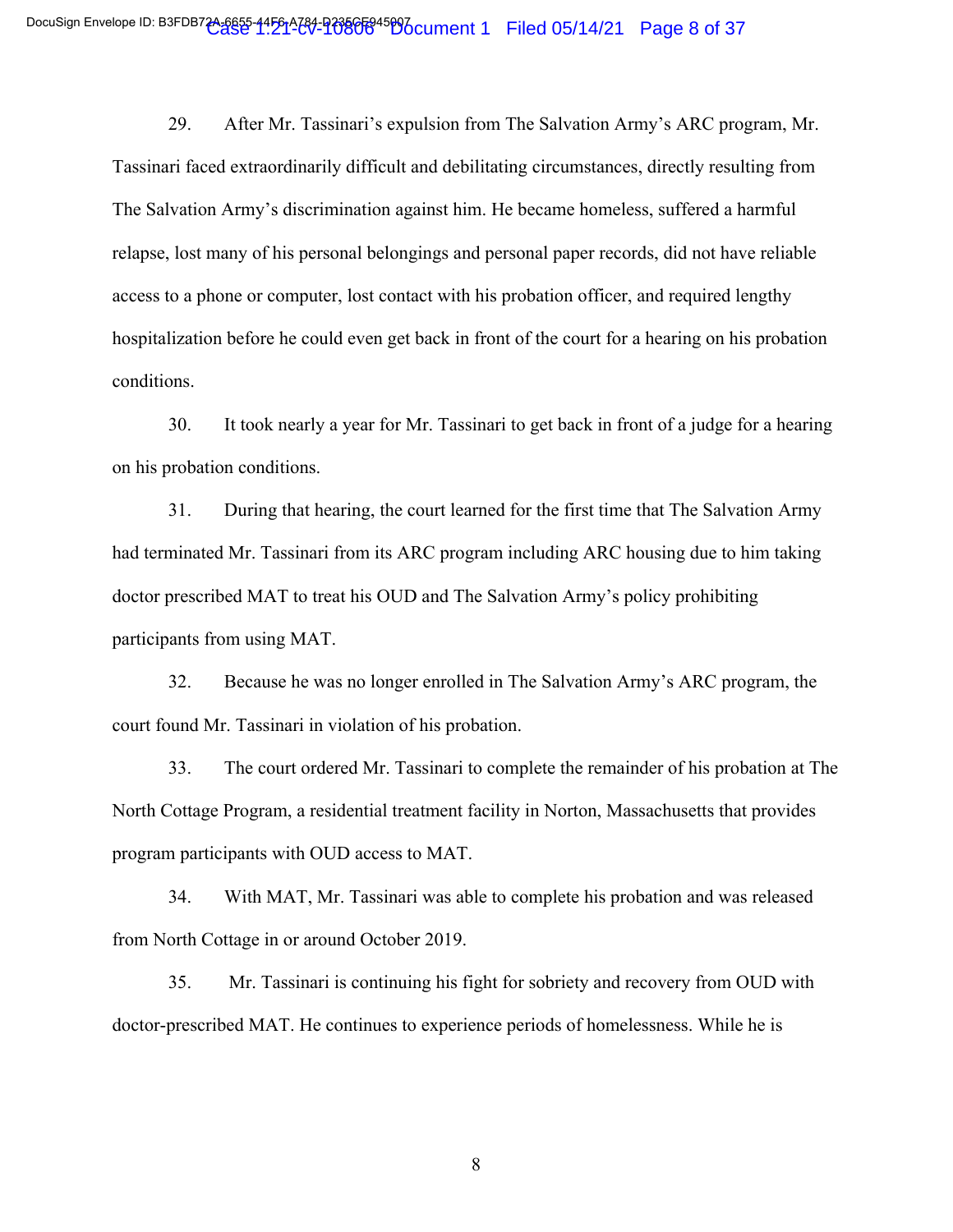currently in treatment at Arbour Hospital, he will soon be released and will again be without a permanent address.

36. As part of planning for his housing needs after his upcoming release from Arbour Hospital, on May 13, 2021, Mr. Tassinari contacted The Salvation Army ARC in Saugus, Massachusetts to ask if they would accept him for OUD rehabilitation. Mr. Tassinari disclosed that he is currently taking MAT (buprenorphine), and that he has a prescription to continue taking MAT. Although the ARC acknowledged that it has a bed available, The Salvation Army told Mr. Tassinari that he could not have a bed because of his participation in MAT. The Salvation Army further said that if Mr. Tassinari wanted to have the bed and participate in the ARC, he would have to stop taking his MAT.

\* \* \* \* \*

#### **Jurisdiction**

37. This action is brought pursuant to Title III of the Americans with Disabilities Act, 42 U.S.C. § 12181 *et seq*., Section 504 of the Rehabilitation Act, 29 U.S.C. § 794, and the Fair Housing Act, 42 U.S.C. 3601 *et seq*.

38. This Court has original jurisdiction over this action pursuant to 28 U.S.C. § 1331, because this action arises under federal law.

39. Venue is proper pursuant to 28 U.S.C. § 1391(b) because a substantial part of the events and omissions giving rise to this action occurred within this judicial district and because the Defendants are subject to personal jurisdiction in this District.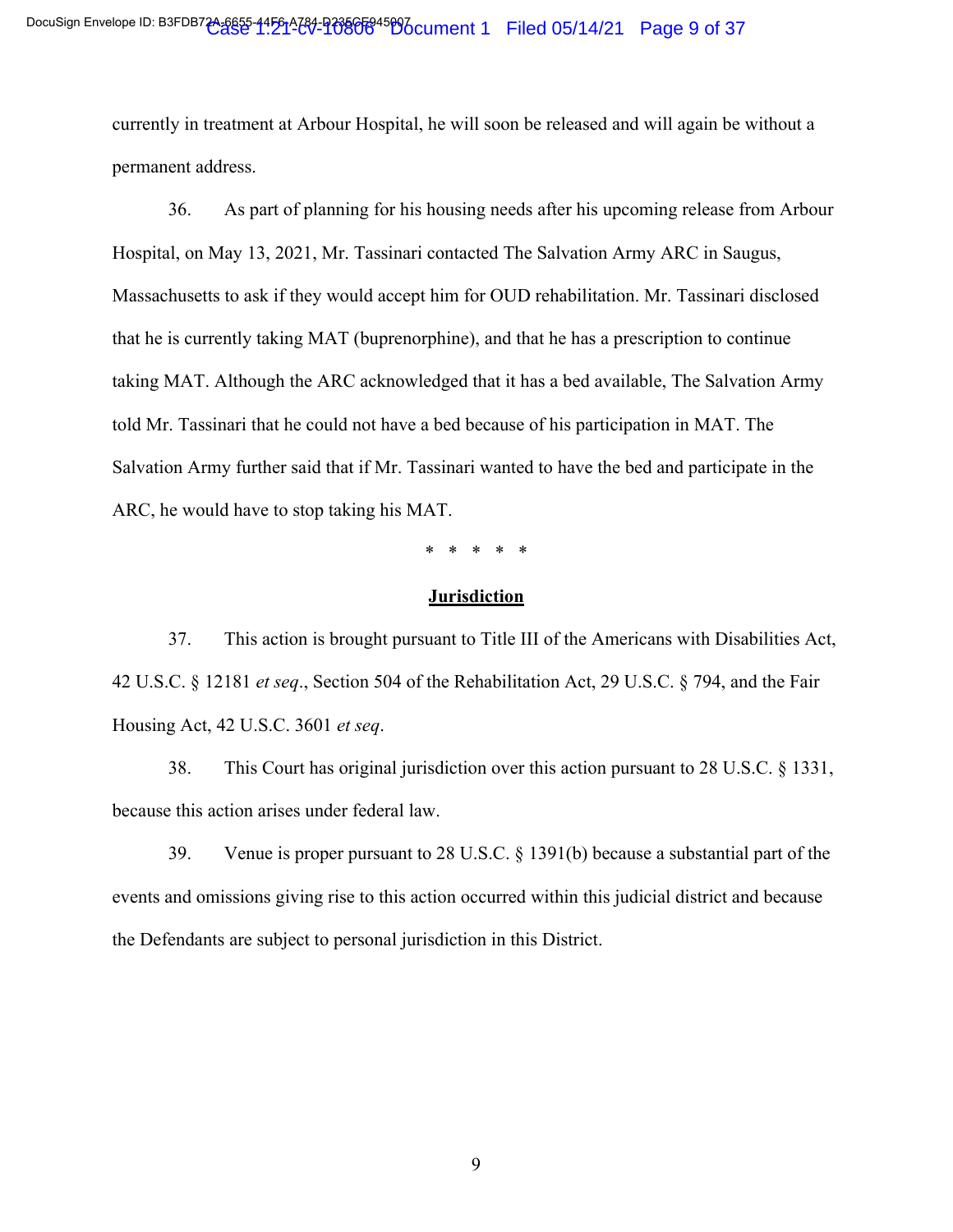#### **Parties**

#### **Plaintiff Mark Tassinari**

40. Plaintiff Mark Tassinari is an adult resident of Massachusetts who has opioid use disorder (OUD), a chronic brain disease and disability that affects and substantially limits several major life activities including, but not limited to, sleeping, working, thinking, remembering, eating, and caring for himself.

41. Mr. Tassinari also has anxiety, depression, and Post Traumatic Stress Disorder, disabilities that substantially limit several major life activities including, but not limited to, caring for himself.

42. Mr. Tassinari currently participates in MAT; he takes doctor-prescribed buprenorphine. He uses MAT only in accordance with his doctor's prescribing instructions as part of his treatment for OUD.

43. Mr. Tassinari's treatment for OUD is ongoing and he has experienced numerous relapses since his expulsion from The Salvation Army ARC program and housing in 2018. He does not have a permanent address and is in need of rehabilitative treatment and housing. Other than his participation in MAT, Mr. Tassinari meets the requirements to enroll in a Salvation Army ARC and would like the opportunity to do so without ending his participation in MAT.

#### **Defendant The Salvation Army**

44. The Salvation Army describes itself as an international movement related to evangelical Christianity.<sup>3</sup> Defendants are principally engaged in the business of providing education, health care, housing, and social services, within the meaning of and for the purpose of applying federal anti-discrimination laws.

<sup>3</sup>The Salvation Army, https://www.salvationarmyusa.org/usn/ (last accessed May 14, 2021).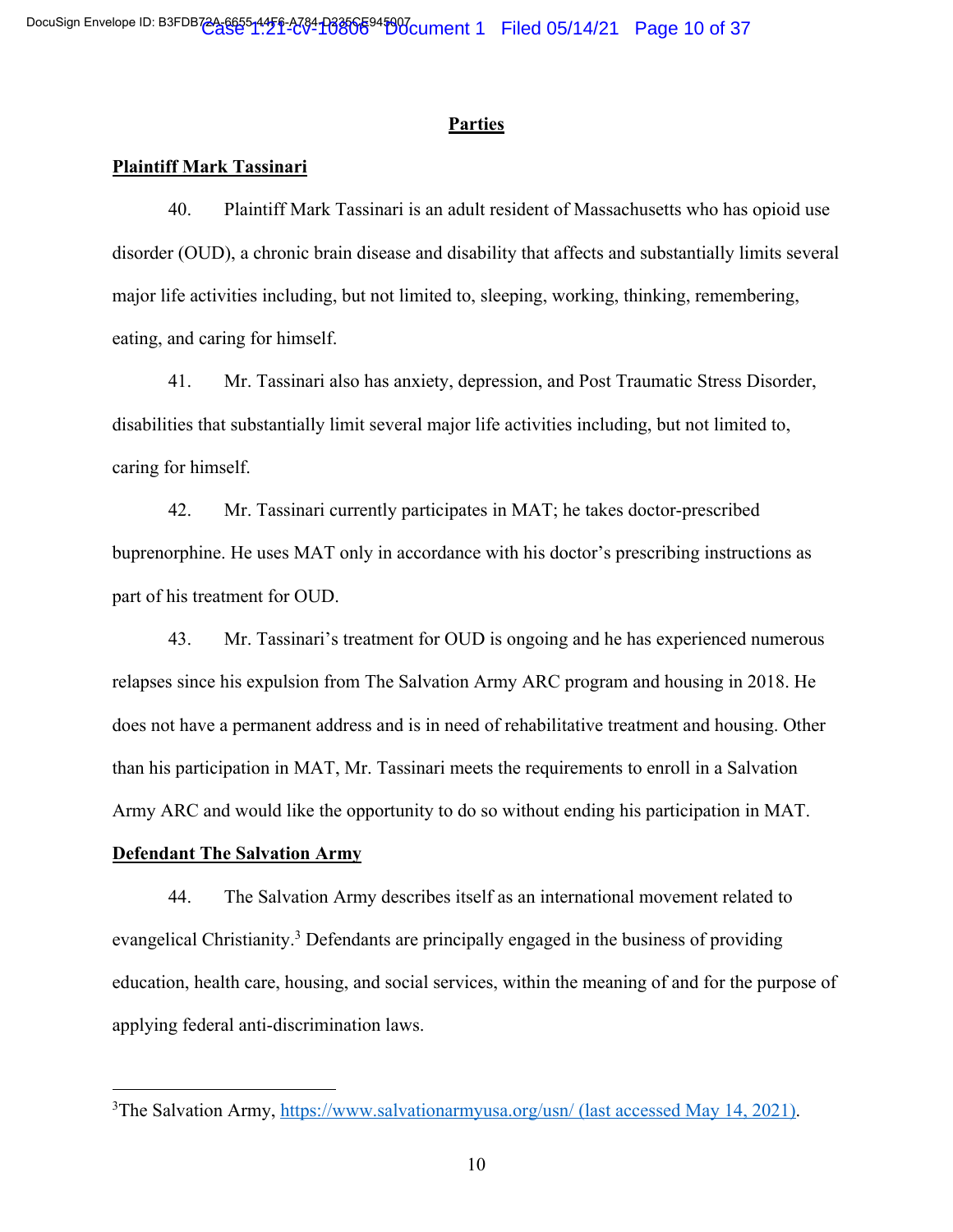45. "The administration of The Salvation Army is top-down and autocratic, in true military style[.]"4 It has a unified mission and centralized control; The Salvation Army's international motto is "One Army, One Mission, One Message."5

46. In the United States, The Salvation Army operates through a hierarchy of related 501(c)(3) organizations, including a national headquarters (Defendant "The Salvation Army National Corporation"), headed by a "National Commander," and four "territorial headquarters" run by "Territorial Commanders," representing each of four regions of the United States: Eastern (Defendant The Salvation Army I), Southern (Defendant The Salvation Army II), Western (Defendant The Salvation Army III), and Central (Defendant The Salvation Army USA Central Territory) (together, "Territorial Defendants").<sup>6</sup>

47. The National Commander, who serves as head of Defendant The Salvation Army National Corporation, coordinates and directs Salvation Army functions nationwide by also serving as the Chairperson of the Board for each of the Territorial Defendants.<sup>7</sup>

48. Each of the Territorial Defendants acts in coordination with the other Territorial Defendants and The Salvation Army National Corporation to administer Adult Rehabilitation Centers and Programs in the United States, including to set and enforce policies and procedures related to ARC program participants' access to MAT, and denial of ARC services to individuals participating in MAT.

49. ARC programs and services are places of public accommodation.

<sup>&</sup>lt;sup>4</sup> The Salvation Army, https://ctri.salvationarmy.org/SNE/Organizational (last accessed May 14, 2021)

<sup>5</sup> The Salvation Army, https://www.salvationarmy.org/ihq/vision (last accessed May 14, 2021). <sup>6</sup> The Salvation Army, https://ctri.salvationarmy.org/SNE/Organizational (last accessed May 14, 2021).

<sup>7</sup> The Salvation Army, https://ctri.salvationarmy.org/SNE/Organizational (last accessed May 14, 2021).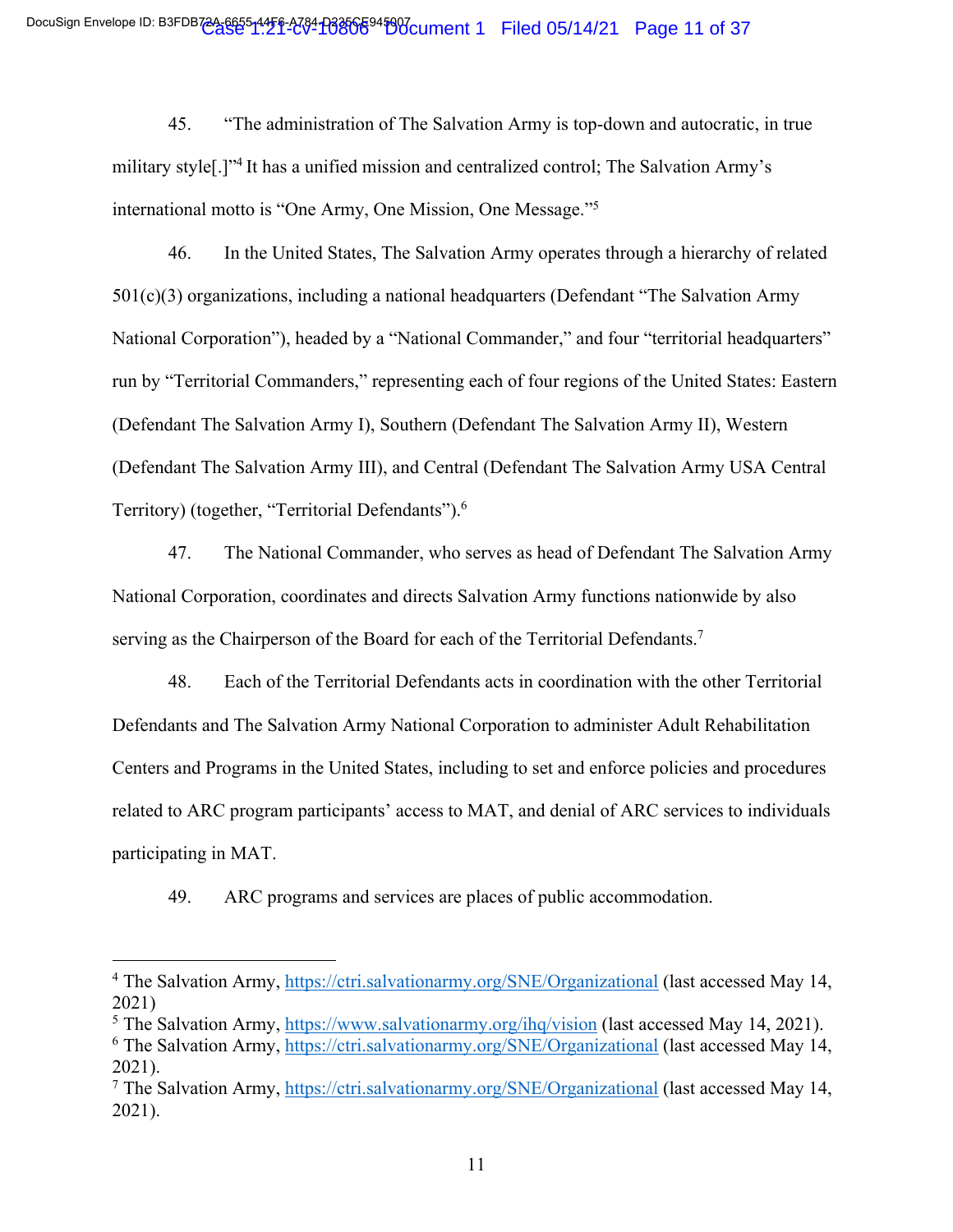50. ARC programs and services include housing.

# **Defendant The Salvation Army National Corporation**

51. Defendant The Salvation Army National Corporation is a  $501(c)(3)$  organization with its headquarters at 615 Slaters Lane, Alexandria, Virginia 22314.

52. The Salvation Army National Corporation owns, leases, leases to, or operates approximately 143 Adult Rehabilitation Centers and Programs (ARCs)8 throughout the United States, including the Boston Adult Rehabilitation Center, located at 209 Broadway, Saugus, Massachusetts 01906.

53. The ARCs owned, leased, leased to, or operated by The Salvation Army National Corporation, including the Boston Adult Rehabilitation Center, are places of public accommodation.

54. The ARCs include housing.

55. Upon information and belief, The Salvation Army National Corporation receives federal financial assistance. 9

56. Upon information and belief, The Salvation Army National Corporation receives federal financial assistance extended to The Salvation Army National Corporation as a whole.

# **Defendant The Salvation Army I (Eastern)**

57. Defendant The Salvation Army I (Eastern), a/k/a "The Salvation Army," is a

501(c)(3) organization located at 440 West Nyack Road, West Nyack, New York 10994.

<sup>&</sup>lt;sup>8</sup> See The Salvation Army, https://salvationarmyannualreport.org/financials/ (last visited March 12, 2021).

<sup>9</sup> The Salvation Army, https://salvationarmyannualreport.org/financials/ (last visited May 14, 2021); Sabrina Kiser, *How the Salvation Army Engages the Federal Government with Sabrina Kiser*, Caring Magazine (Sept. 30, 2019), https://caringmagazine.org/19-how-the-salvationarmy-engages-the-federal-government-with-sabrina-kiser/; U.S. Government, https://www.usaspending.gov/ (last visited May 14, 2021).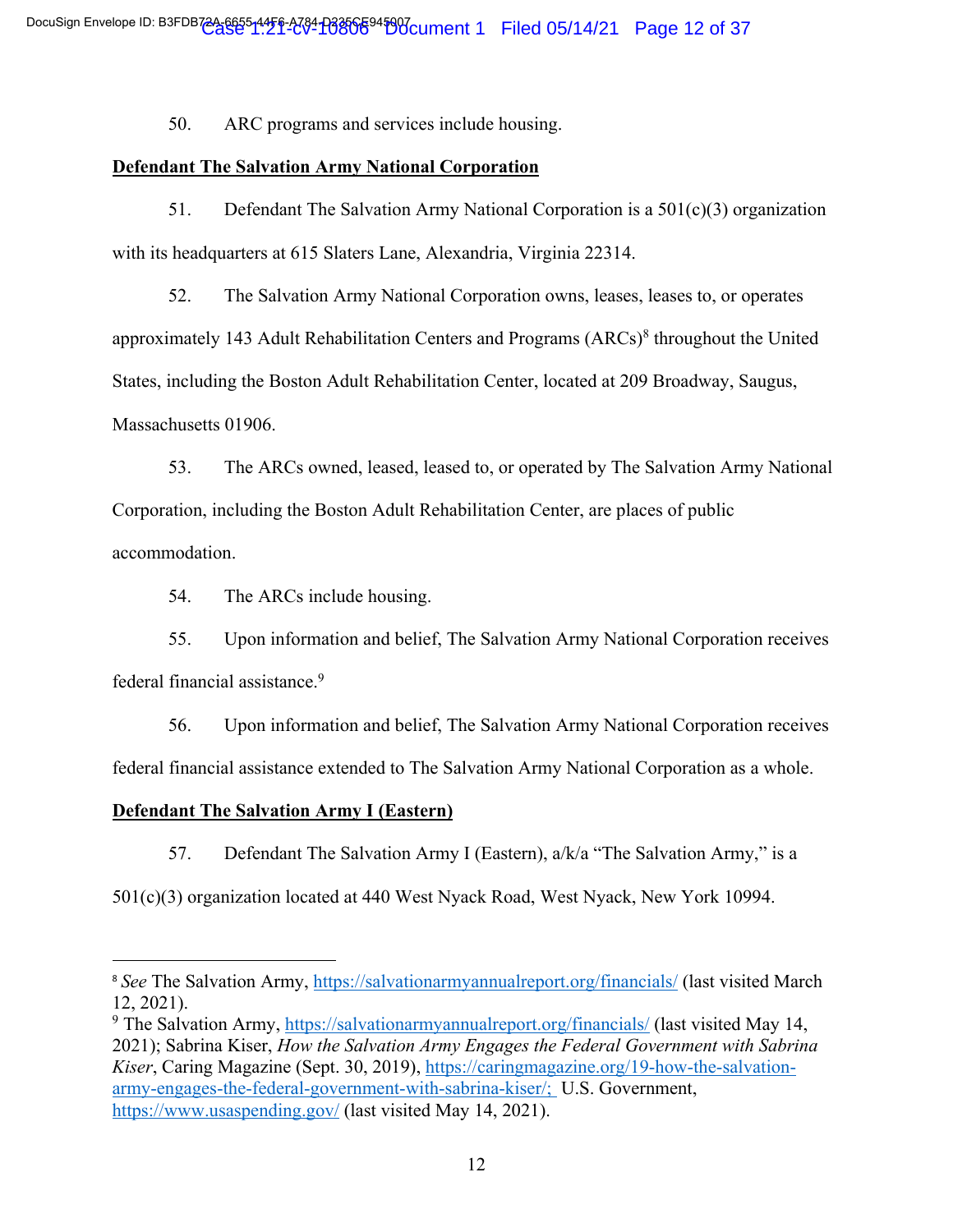58. The Salvation Army I (Eastern) operates in 12 states, regions, or territories: Connecticut, Delaware, Northeast Kentucky, Maine, Massachusetts, New Hampshire, New Jersey, New York, Ohio, Pennsylvania, Rhode Island, Vermont, Puerto Rico, and the Virgin Islands.

59. The Salvation Army I (Eastern) owns, leases, leases to, or operates several Adult Rehabilitation Centers and Programs (ARCs) throughout the eastern United States, including the Boston Adult Rehabilitation Center, located at 209 Broadway, Saugus, Massachusetts 01906.

60. The ARCs owned, leased, leased to, or operated by The Salvation Army I (Eastern), including the Boston Adult Rehabilitation Center, are places of public accommodation.

61. The ARCs include housing.

62. Upon information and belief, The Salvation Army I (Eastern) receives federal financial assistance.

63. Upon information and belief, The Salvation Army I (Eastern) receives federal financial assistance extended to The Salvation Army I (Eastern) as a whole.

64. Upon information and belief, The Salvation Army I (Eastern) receives federal financial assistance extended to The Salvation Army National Corporation as a whole.

#### **Defendant The Salvation Army II (Southern)**

65. Defendant The Salvation Army II (Southern), a/k/a The Salvation Army, a Georgia Corporation and "The Salvation Army" is a  $501(c)(3)$  organization with its headquarters at 1424 Northeast Expressway NE, Atlanta, Georgia 30329.

66. The Salvation Army II (Southern) operates in 16 states, regions, or territories: Alabama, Arkansas, Florida, Georgia, Kentucky, Louisiana, Maryland, Mississippi, North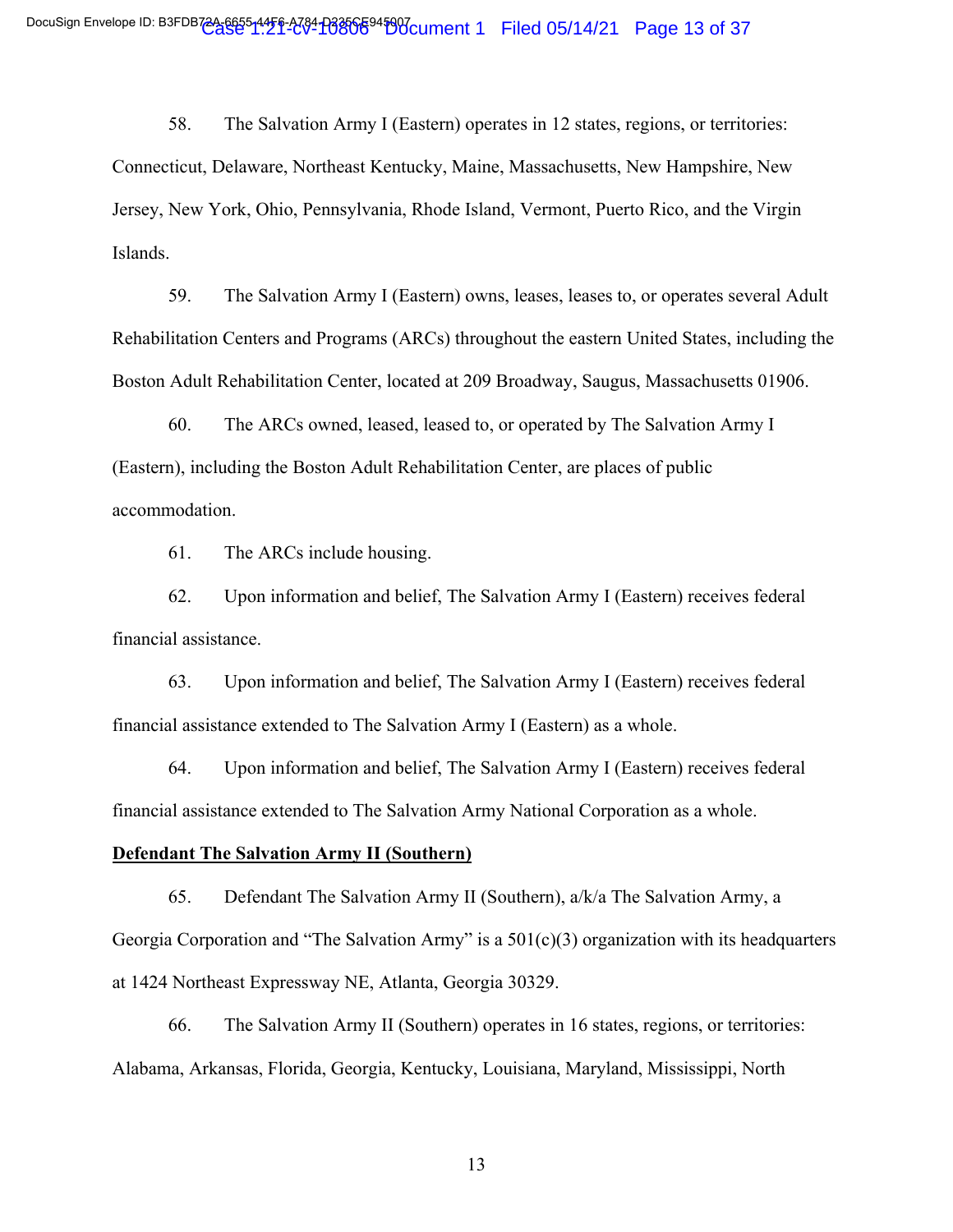Carolina, Oklahoma, South Carolina, Tennessee, Texas, Virginia, Washington, District of Columbia, and West Virginia.

67. The Salvation Army II (Southern) owns, leases, leases to, or operates several Adult Rehabilitation Centers and Programs (ARCs) throughout the southern United States.

68. The ARCs owned, leased, leased to, or operated by The Salvation Army II (Southern) are places of public accommodation.

69. The ARCs include housing.

70. Upon information and belief, The Salvation Army II (Southern) receives federal financial assistance.

71. Upon information and belief, The Salvation Army II (Southern) receives federal financial assistance extended to The Salvation Army II (Southern) as a whole.

72. Upon information and belief, The Salvation Army II (Southern) receives federal financial assistance extended to The Salvation Army National Corporation as a whole.

#### **Defendant The Salvation Army III (Western)**

73. Defendant The Salvation Army III (Western), a/k/a "The Salvation Army" is a 501(c)(3) organization with its headquarters at 30840 Hawthorne Boulevard, Rancho Palos Verdes, California 90275.

74. The Salvation Army III (Western) operates in 16 states, regions, or territories: Alaska, Washington, Oregon, California, New Mexico, Arizona, Nevada, Utah, Idaho, Wyoming, Montana, Colorado, Hawaii, Guam, Micronesia, and the Marshall Islands.

75. The Salvation Army III (Western) owns, leases, leases to, or operates several Adult Rehabilitation Centers and Programs (ARCs) throughout the western United States.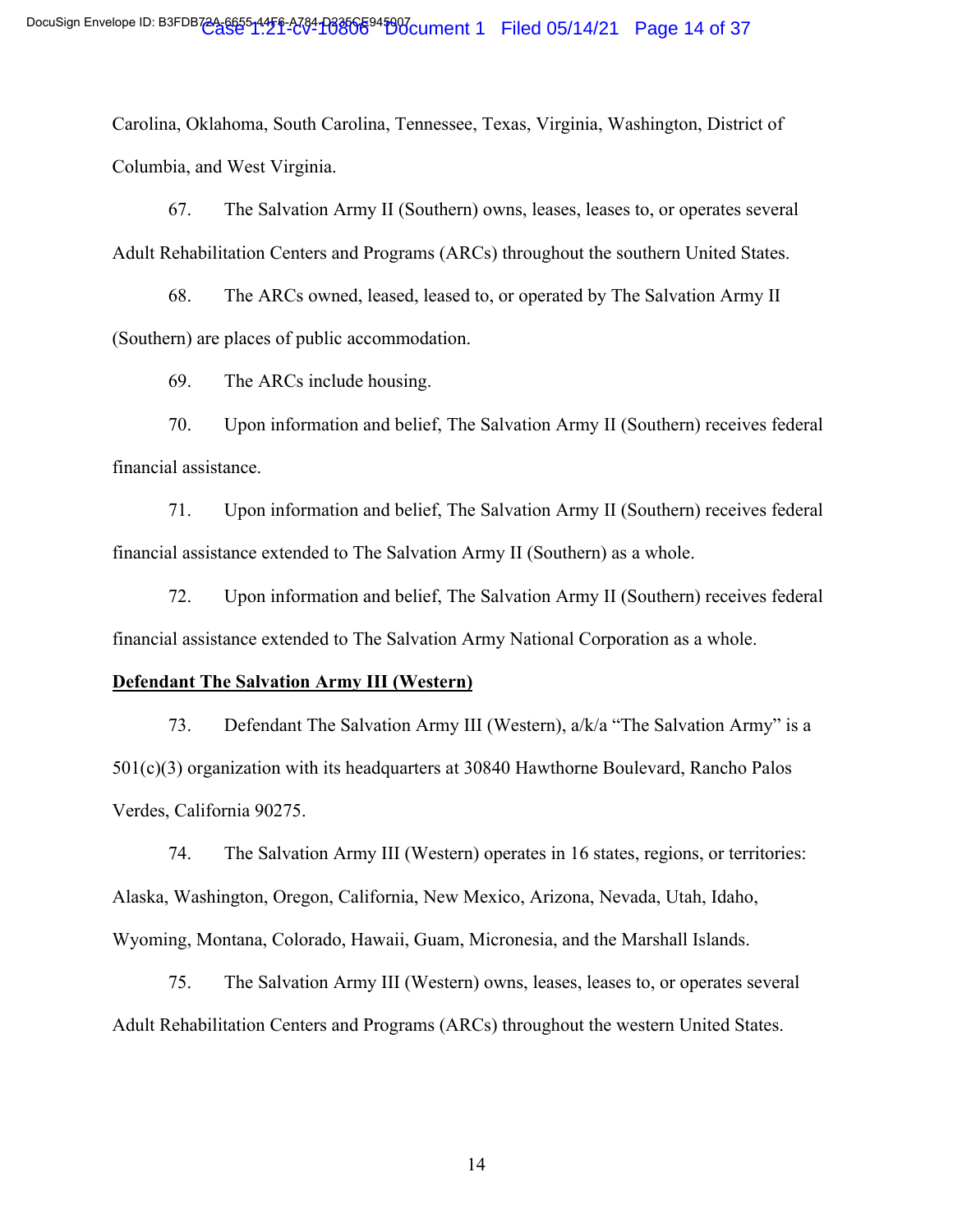76. The ARCs owned, leased, leased to, or operated by The Salvation Army III (Western), are places of public accommodation.

77. The ARCs include housing.

78. Upon information and belief, The Salvation Army III (Western) receives federal financial assistance.

79. Upon information and belief, The Salvation Army III (Western) receives federal financial assistance extended to The Salvation Army III (Western) as a whole.

80. Upon information and belief, The Salvation Army III (Western) receives federal financial assistance extended to The Salvation Army National Corporation as a whole.

#### **Defendant The Salvation Army USA Central Territory**

81. Defendant The Salvation Army USA Central Territory, a/k/a "The Salvation Army," is a 501(c)(3) organization with its headquarters at 5550 Prairie Stone Parkway, Hoffman Estates, Illinois 60192.

82. The Salvation Army USA Central Territory operates in 11 states, regions, or territories: Michigan, Wisconsin, Minnesota, North Dakota, South Dakota, Nebraska, Kansas, Missouri, Illinois, Iowa, and Indiana.

83. The Salvation Army USA Central Territory owns, leases, leases to, or operates several Adult Rehabilitation Centers and Programs (ARCs) throughout the western United States.

84. The ARCs owned, leased, leased to, or operated by The Salvation Army USA Central Territory are places of public accommodation.

85. The ARCs include housing.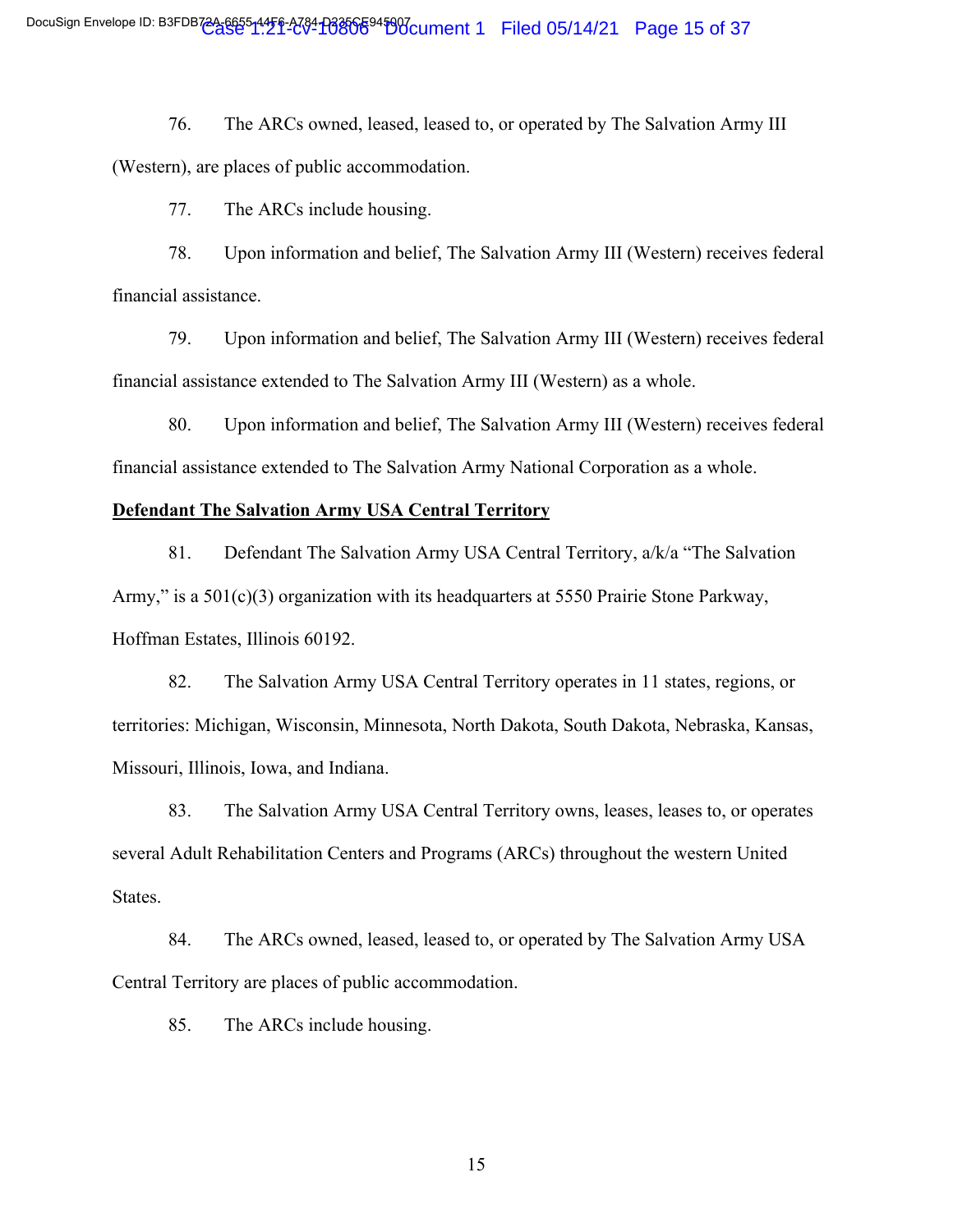86. Upon information and belief, The Salvation Army USA Central Territory receives federal financial assistance.

87. Upon information and belief, The Salvation Army USA Central Territory receives federal financial assistance extended to The Salvation Army USA Central Territory as a whole.

88. Upon information and belief, The Salvation Army USA Central Territory receives federal financial assistance extended to The Salvation Army National Corporation as a whole.

# **Factual Allegations**

# **Opioid Use Disorder is a Serious Disability Recognized by the ADA, Rehabilitation Act, and Fair Housing Act**

89. Opioid use disorder (OUD) is a chronic brain disease associated with numerous potentially deadly complications. Individuals with OUD experience cravings, increasing tolerance to opioids, withdrawal symptoms, and a loss of control. OUD substantially limits major life activities including, but not limited to, sleeping, working, caring for oneself, thinking, and communicating.

90. Like other chronic diseases, OUD often involves cycles of relapse and remission. Without treatment or other recovery, individuals with OUD are frequently unable to control their use of opioids. OUD is a progressive illness and can result in permanent harm or premature death.

91. In 2017, when the U.S. Department of Health and Human Services declared the opioid epidemic a public health emergency,10 the Centers for Disease Control and Prevention

<sup>10</sup> U.S. Dep't of Health and Human Services, *What is the U.S. Opioid Epidemic?* (Apr. 28, 2021), https://www.hhs.gov/opioids/about-the-epidemic/index.html.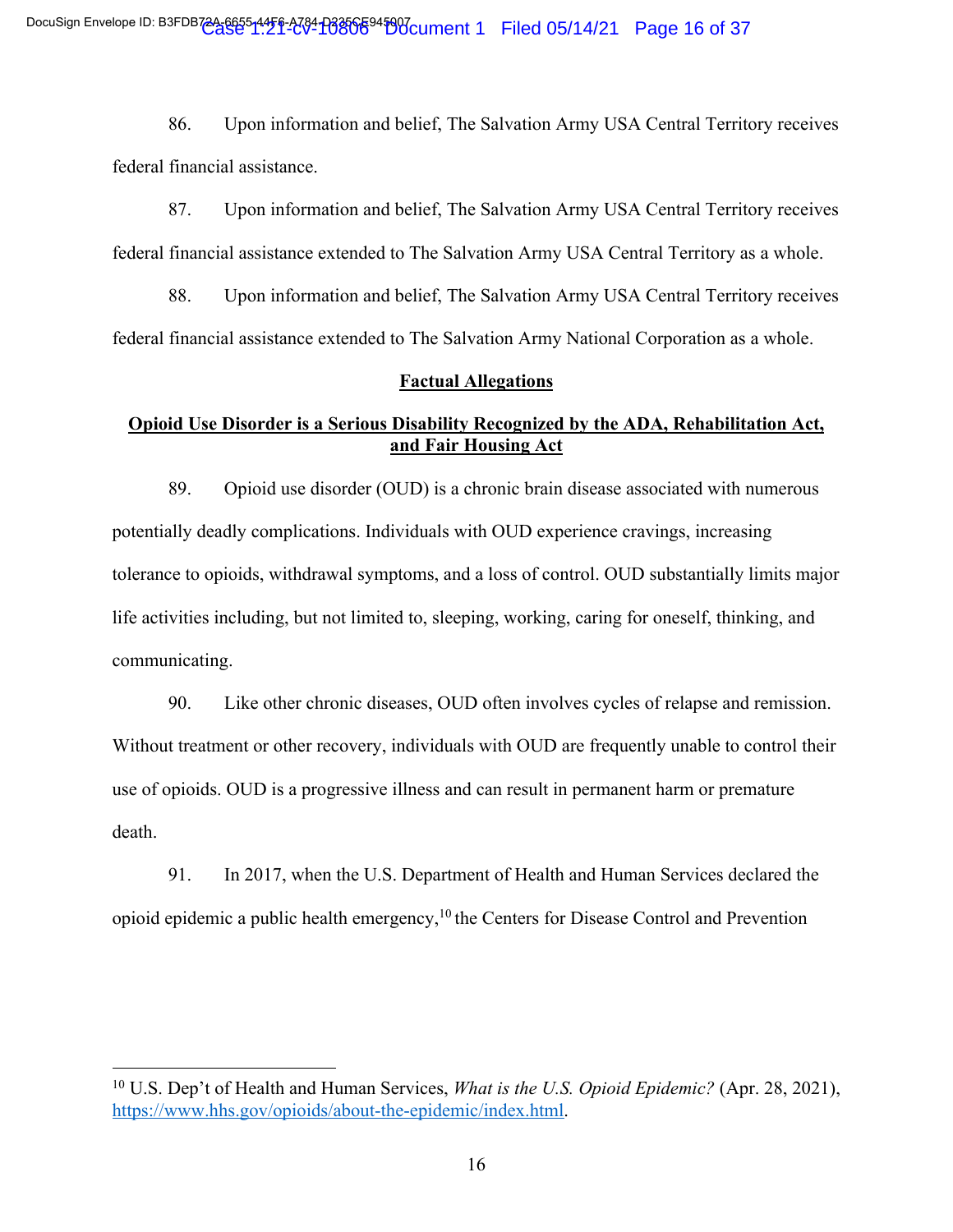recorded 49,860 opioid-involved overdose deaths in the United States in 2019.<sup>11</sup> OUD remains a serious public health crisis affecting millions throughout the country.

92. "Drug addiction" – another term for substance use disorders including  $\text{OUD} - \text{is a}$ disability as defined by the Americans With Disabilities Act, Rehabilitation Act, and Fair Housing Act.<sup>12</sup> See 42 U.S.C. § 12102; 28 C.F.R. § 36.104 ("The phrase physical or mental impairment includes, but is not limited to . . . drug addiction, and alcoholism."); 45 C.F.R. § Pt. 84, App. A; 24 C.F.R. 100.201 ("The term physical or mental impairment includes, but is not limited to…drug addiction (*other than* addiction caused by *current, illegal* use of a controlled substance)…" (emphasis added). Individuals participating in drug rehabilitation programs or seeking drug rehabilitation are protected from discrimination on the basis of their substance use disorder. 42 U.S.C. § 12210(a), (b); 29 U.S.C. § 705(10)(B).

# **Medication-Assisted Treatment for Opioid Use Disorder is the Standard of Care**

93. Medication-assisted treatment (MAT) is the medically recognized standard of care for treating OUD.13

94. Although some patients can treat their opioid use disorder using other methods, most patients need MAT to achieve long-term recovery.

95. MAT for OUD involves a doctor's prescription for medications such as methadone, buprenorphine (e.g., Suboxone, Subutex), or naltrexone (Vivitrol) alongside other

<sup>11</sup> National Institute on Drug Abuse, *Overdose Death Rates* (Jan. 29, 2021), https://www.drugabuse.gov/drug-topics/trends-statistics/overdose-death-rates. 12 The FHA uses the outdated term "handicap" which is synonymous with "disability." This

Complaint will use the term "disability" throughout.

<sup>&</sup>lt;sup>13</sup> Barbara DiPietro et al., Addressing the Opiod Crisis: Medication Assisted Treatment at Health Care for the Homeless Programs (2019), https://files.kff.org/attachment/Issue-Brief-Addressingthe-Opioid-Crisis-Medication-Assisted-Treatment-at-Health-Care-for-the-Homeless-Programs.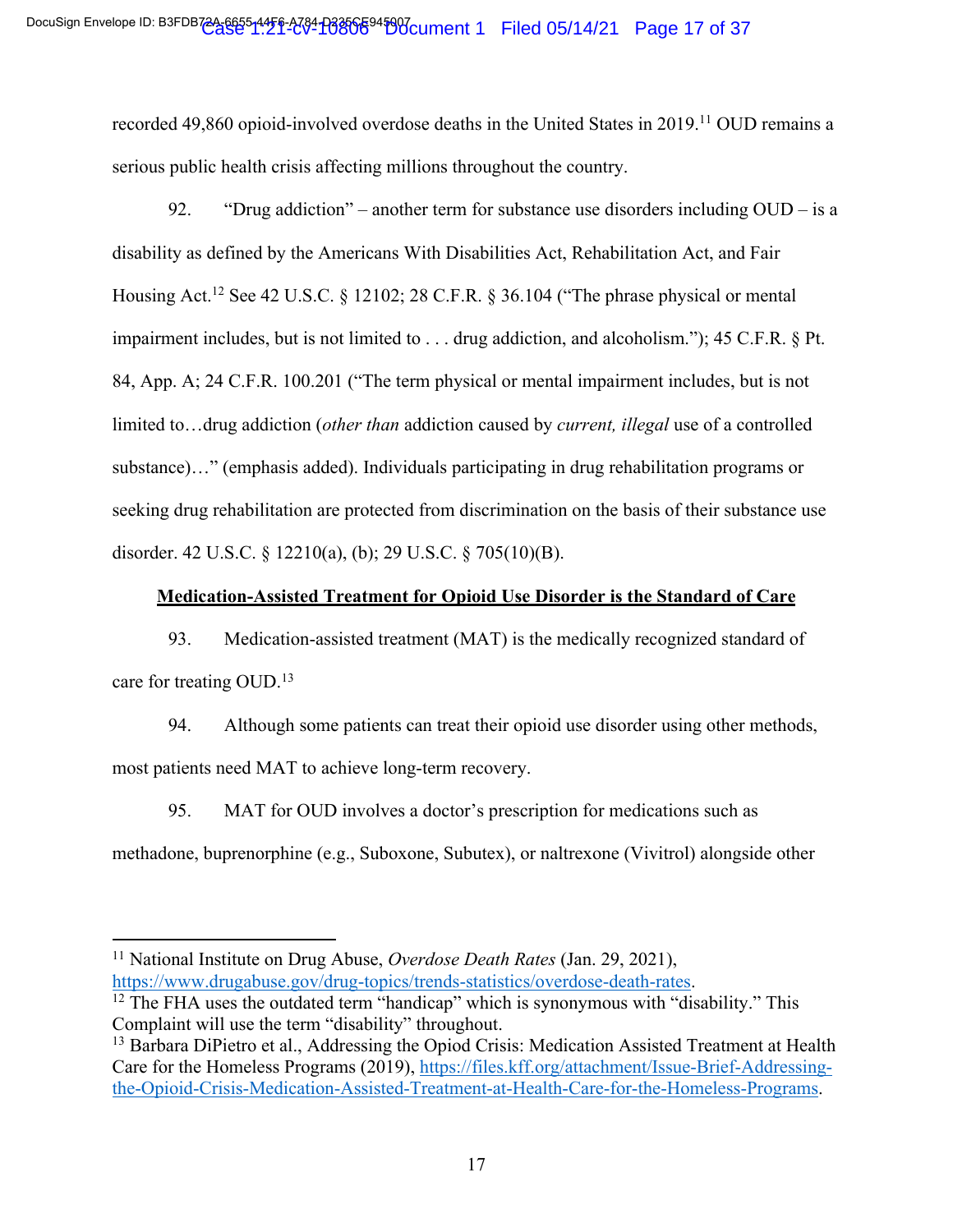therapeutic interventions, to better enable people with OUD to overcome their cravings and symptoms of withdrawal.

96. Methadone, buprenorphine (e.g., Suboxone, Subutex), and naltrexone (Vivitrol) have been approved by the United States Food and Drug Administration for treatment of opioid dependence.

97. MAT medications block opioid receptors in the brain, suppressing opioid cravings, and prevent many painful symptoms of withdrawal such as insomnia or disrupted sleep, hot and cold sweats, muscle aches and pains, cramping, nausea, vomiting, diarrhea, and mood swings.

98. The two most commonly used MAT medications are methadone and buprenorphine.

99. Methadone is a full agonist at the opioid receptor, and buprenorphine is a partial agonist.

100. Both buprenorphine and methadone bind tightly to the opioid receptor so that someone taking one of these medications is not able to feel a "high" from taking opioids (including heroin and fentanyl) because those drugs are not able to activate the opioid receptor.

101. Both methadone and buprenorphine also facilitate extinction learning because patients learn that they will not get the same "high" from taking opioids.

102. MAT decreases the risk that someone in OUD recovery will suffer serious medical conditions related to withdrawal, improves retention in treatment (for example, staying enrolled in a residential rehabilitation program), increases abstinence from illicit drugs, and decreases incidence of relapse, overdosing, and death.<sup>14</sup>

<sup>14</sup> Shane Darke et al., *Yes, People Can Die From Opiate Withdrawal*, ADDICTION 1 (2016).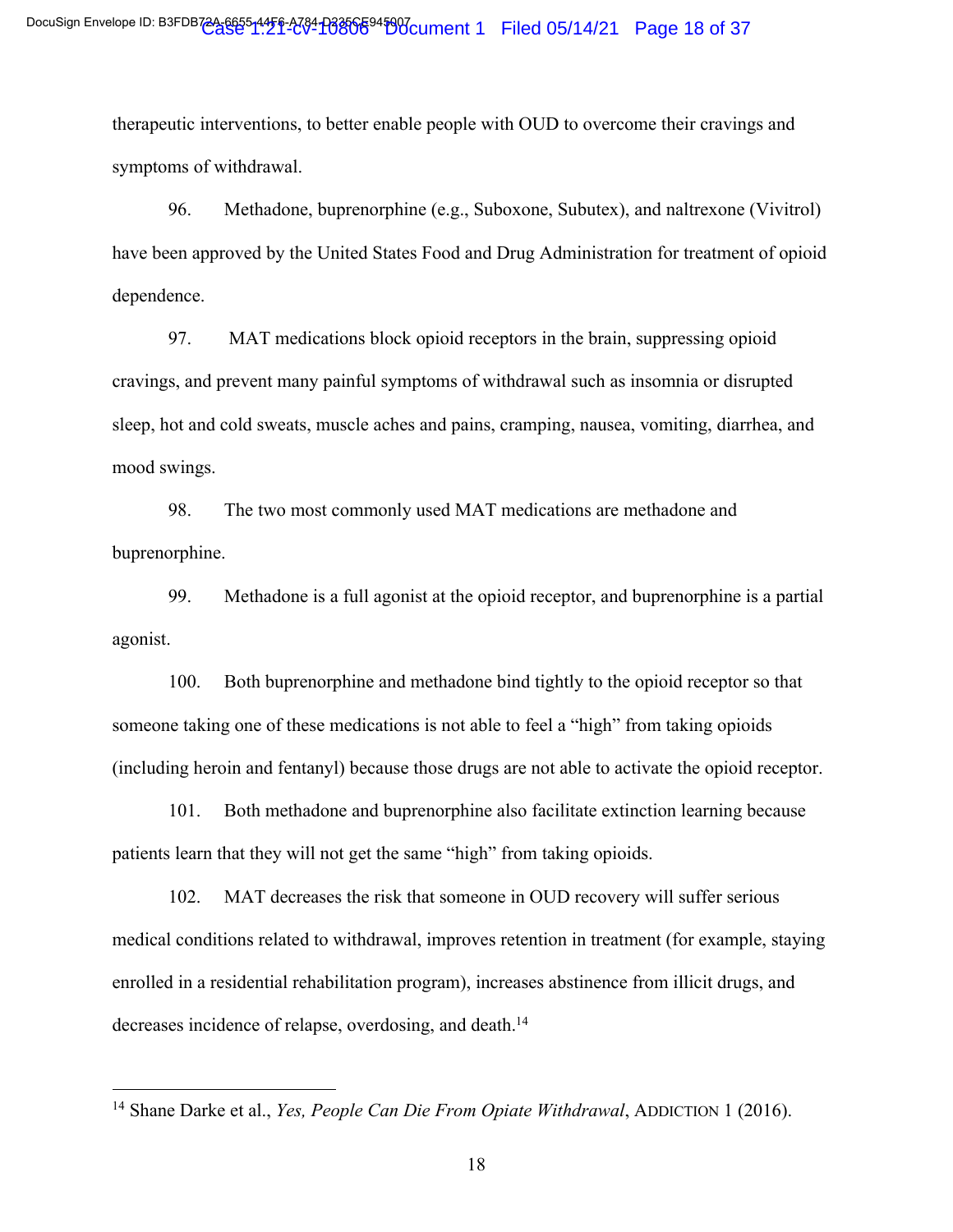103. MAT is far more effective than detoxification alone, which produces very poor outcomes.15

104. Once OUD patients begin MAT, continued MAT treatment offers the best chance of success.

105. Forced withdrawal is not medically appropriate for patients being treated with MAT.

106. Death is significantly more likely to occur for people with OUD who do not receive MAT treatment in comparison with those who do receive this treatment.<sup>16</sup>

# **The Salvation Army's National Adult Rehabilitation Program Prohibits MAT**

107. The Salvation Army operates approximately 143 residential Adult Rehabilitation Centers and Programs (ARCs) in the United States,  $17$  purportedly to assist individuals with recovery from substance use disorders including opioid use disorder (OUD).<sup>18</sup>

108. Within the meaning of and for the purpose of applying federal anti-discrimination laws, The Salvation Army is principally engaged in providing education, health care, housing, and social services such as those described in the paragraph above.

109. ARCs provide participants with housing and basic living necessities for approximately six months, during which time participants are expected to live on site, be sober,

<sup>15</sup> National Institute on Drug Abuse, *Medications to Treat Opioid Use Disorder Research Report* (2018), https://www.drugabuse.gov/publications/research-reports/medications-to-treat-opioidaddiction/how-do-medications-to-treat-opioid-addiction-work.

<sup>16</sup> National Institute on Drug Abuse, *Medications to Treat Opioid Use Disorder Research Report* (2018), https://www.drugabuse.gov/publications/research-reports/medications-to-treat-opioidaddiction/how-do-medications-to-treat-opioid-addiction-work. 17 *See* The Salvation Army, https://salvationarmyannualreport.org/financials/ (last visited March

<sup>12, 2021).</sup>

<sup>&</sup>lt;sup>18</sup> *See* The Salvation Army, https://www.salvationarmyusa.org/usn/combat-addiction/ (last visited March 12, 2021).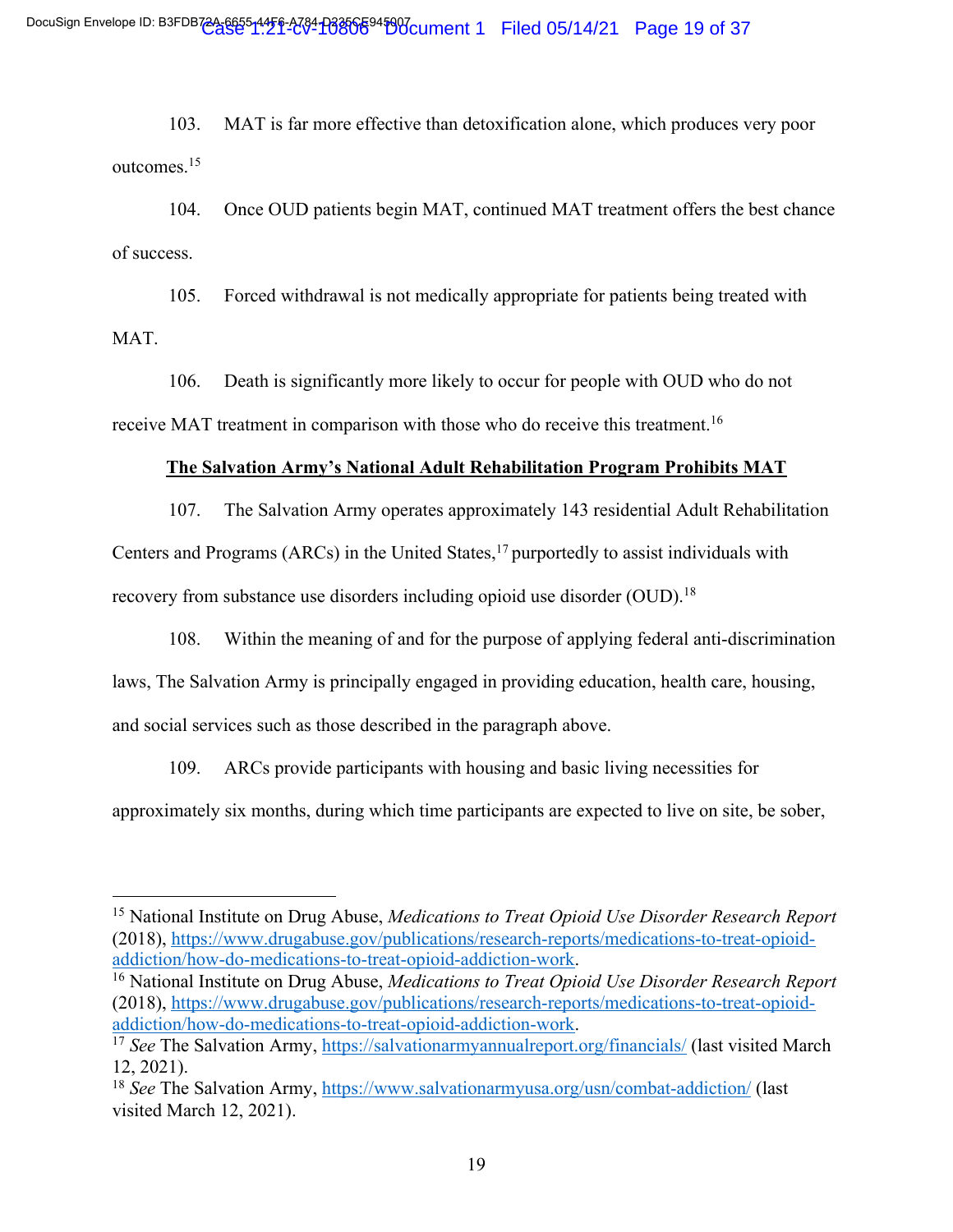attend church, and work full-time for The Salvation Army's retail operations (thrift stores) without wages.

110. The Salvation Army relies on a steady stream of program participants who do not have anywhere else to go.

111. The Salvation Army is the largest provider of purportedly "no-cost" adult rehabilitation for OUD in the United States.

112. In many communities, The Salvation Army's ARCs are the only rehabilitation option available to people with OUD and limited means.

113. Moreover, The Salvation Army's ARCs receive most program participants directly from court placements, probation, or prison, enrolling individuals, like Plaintiff, who attend rehabilitation at The Salvation Army as an alternative, provided by the State, to jail.

114. For program participants diverted from prisons, jails, and/or probation programs as ordered, overseen, or approved by the state or federal court or government officials, The Salvation Army's ARCs regularly communicate with these government officials, including probation officers, regarding the participants' compliance with the ARC's programs. The Salvation Army informs these officials if participants completing probation or parole terms at an ARC are expelled from the program, knowing that this report may lead to negative consequences, including arrest or jail, for the expelled participant by the overseeing government official.

115. The Salvation Army purports to enroll program participants without charge.

116. In reality, The Salvation Army requires program participants to work full-time (and sometimes overtime) at The Salvation Army without wages.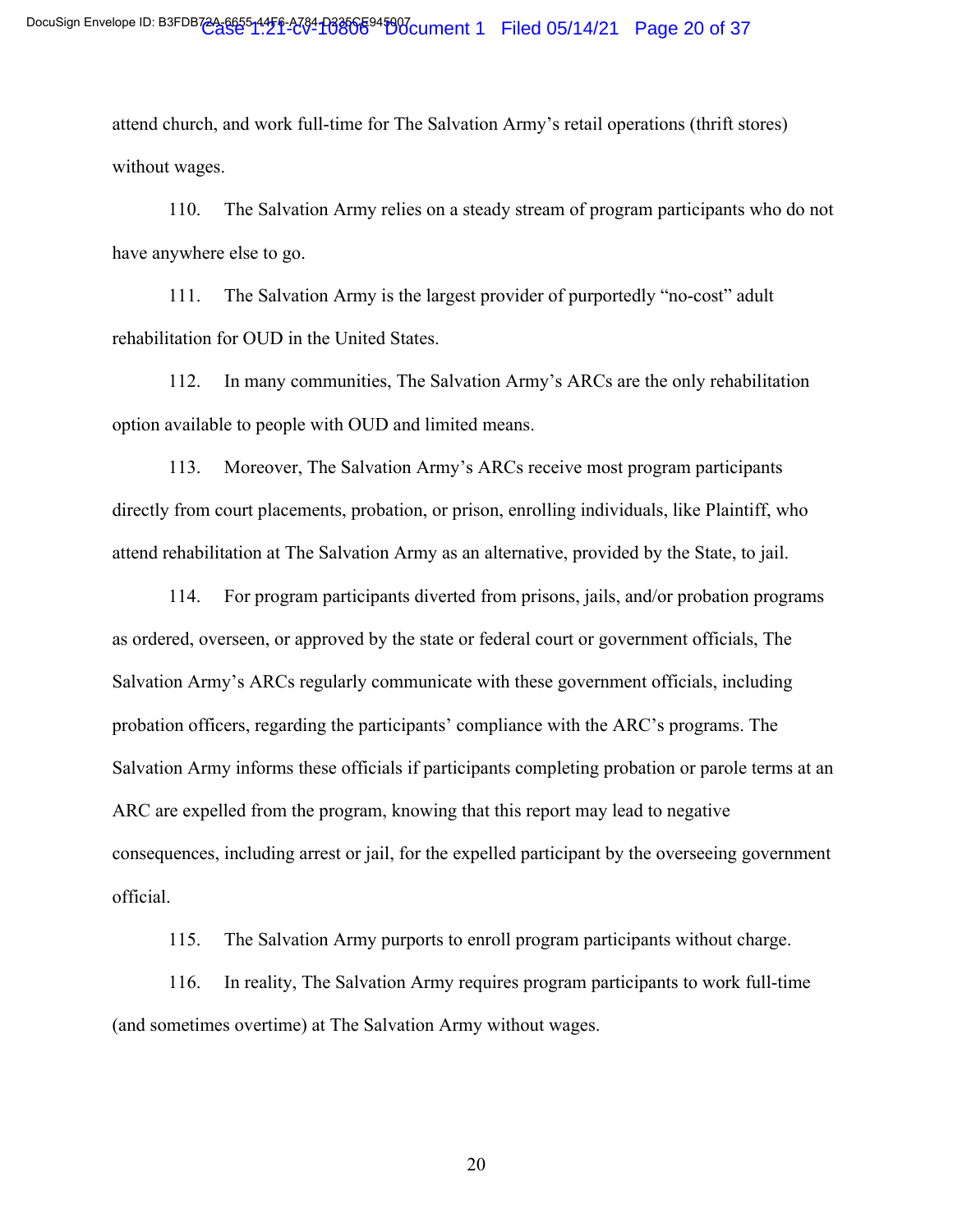117. The Salvation Army requires participants to apply for government benefits (like the federal Supplemental Nutrition Assistance Program (SNAP)) and assign those benefits to The Salvation Army to use for participants' care.

118. The operation of The Salvation Army's ARCs is deeply entangled with the courts, jails, and federal government.

119. Although there is substantial consensus among physicians that MAT is the standard of care for OUD, The Salvation Army has a national policy and practice of prohibiting MAT, even for those who are already taking prescribed MAT medications at the time they seek (or are ordered by a court to participate in) rehabilitation at The Salvation Army's ARCs.19

120. The Salvation Army has been operating ARCs for over 100 years.<sup>20</sup>

121. Although substance use disorder treatment standards have advanced and evolved significantly during that time, The Salvation Army has not updated its program to keep up with modern best practices and standards of care for OUD.

122. Defendants' discriminatory policies and practices present individuals participating in MAT with an impossible decision: stop taking doctor-prescribed medications before enrolling in The Salvation Army's rehabilitation program, risking cravings, painful withdrawal, and other serious medical effects – including greatly increasing the risk of death from OUD – or forego The Salvation Army's rehabilitation programs and services – including housing – altogether.

<sup>&</sup>lt;sup>19</sup> The Salvation Army, https://www.salvationarmyusa.org/usn/combat-addiction/ (last visited May 14, 2021) (blanket policy prohibiting prescription Schedule II drugs and narcotics, broad categories that include the most commonly prescribed MAT drugs). <sup>20</sup> The Salvation Army, https://www.salvationarmyusa.org/usn/combat-addiction/ (last visited May 14, 2021).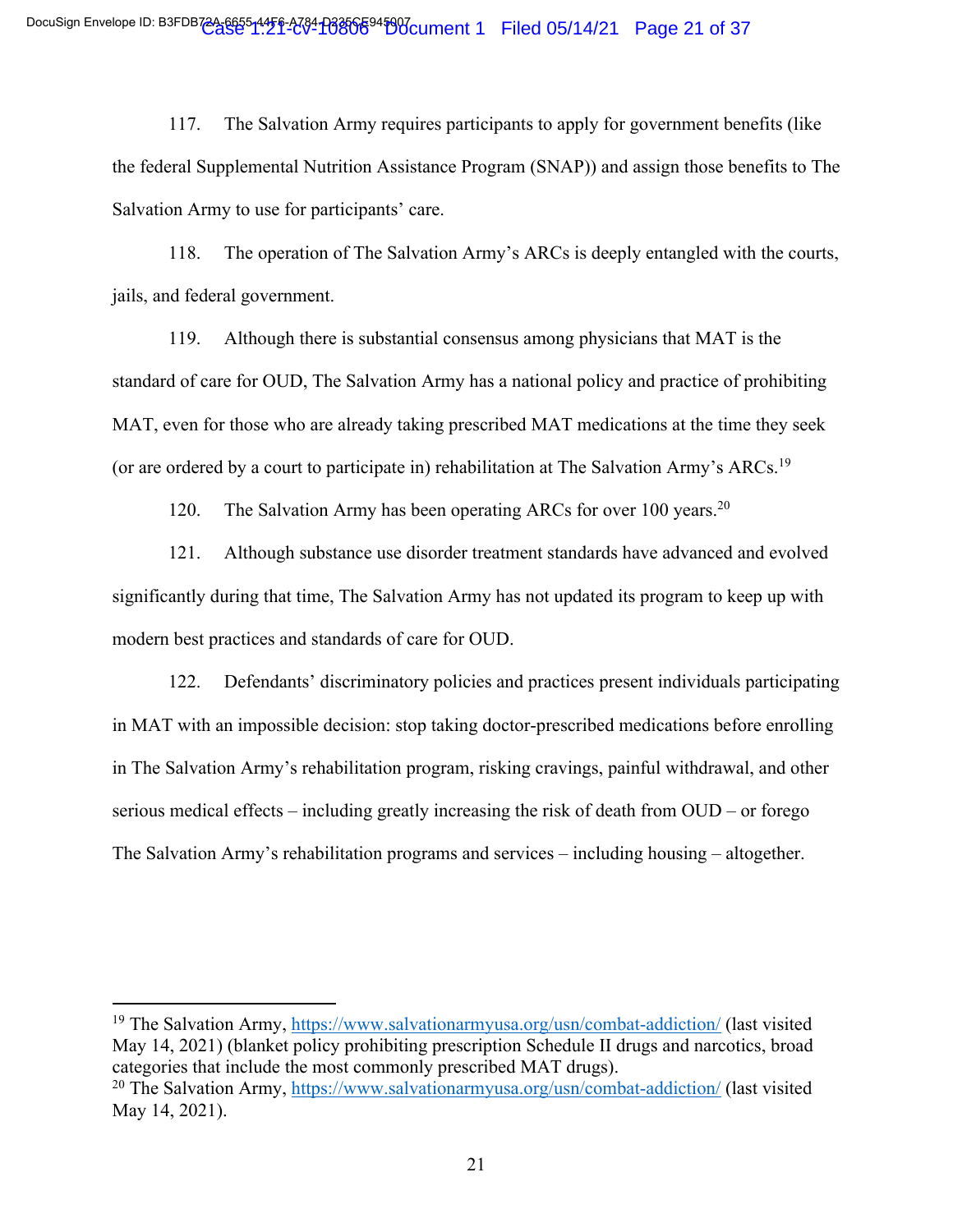123. For individuals who need MAT but do not yet have a prescription or whose prescription needs to be refilled, enrolling in The Salvation Army's rehabilitation program means forgoing their best chance of long-term recovery.

124. For many, including Mr. Tassinari, whose participation in The Salvation Army's rehabilitation program was a probation condition, forgoing such participation risks a jail sentence.

125. For others, forgoing rehabilitation or stopping MAT may exacerbate OUD symptoms, lead to relapse, and substantially reduce the chance of successful long-term recovery.

# **The Salvation Army Excludes and Discriminates Against Plaintiff and Members of the Proposed Classes Because of Their Participation in or Need for Doctor-Prescribed MAT**

126. The Salvation Army admitted Mr. Tassinari to its Boston Adult Rehabilitation Center, located at 209 Broadway, Saugus, Massachusetts 01906, in early 2018.

127. After approximately one-two months in the program, on or about April 14, 2018, Mr. Tassinari was allowed to visit his doctor at Boston Health Care for the Homeless.

128. His doctor prescribed him buprenorphine, an MAT drug, to assist with his OUD recovery.

129. Mr. Tassinari took his first dose of the medication, as instructed by his doctor, before returning to The Salvation Army.

130. When he returned to The Salvation Army, Mr. Tassinari was required to submit to urinalysis.

131. Mr. Tassinari explained to The Salvation Army that he had taken doctorprescribed buprenorphine for OUD, and that he had not used any illegal or non-prescribed drug.

132. Mr. Tassinari's urinalysis confirmed that he had buprenorphine in his system and that he had not taken any illegal or non-prescribed drug.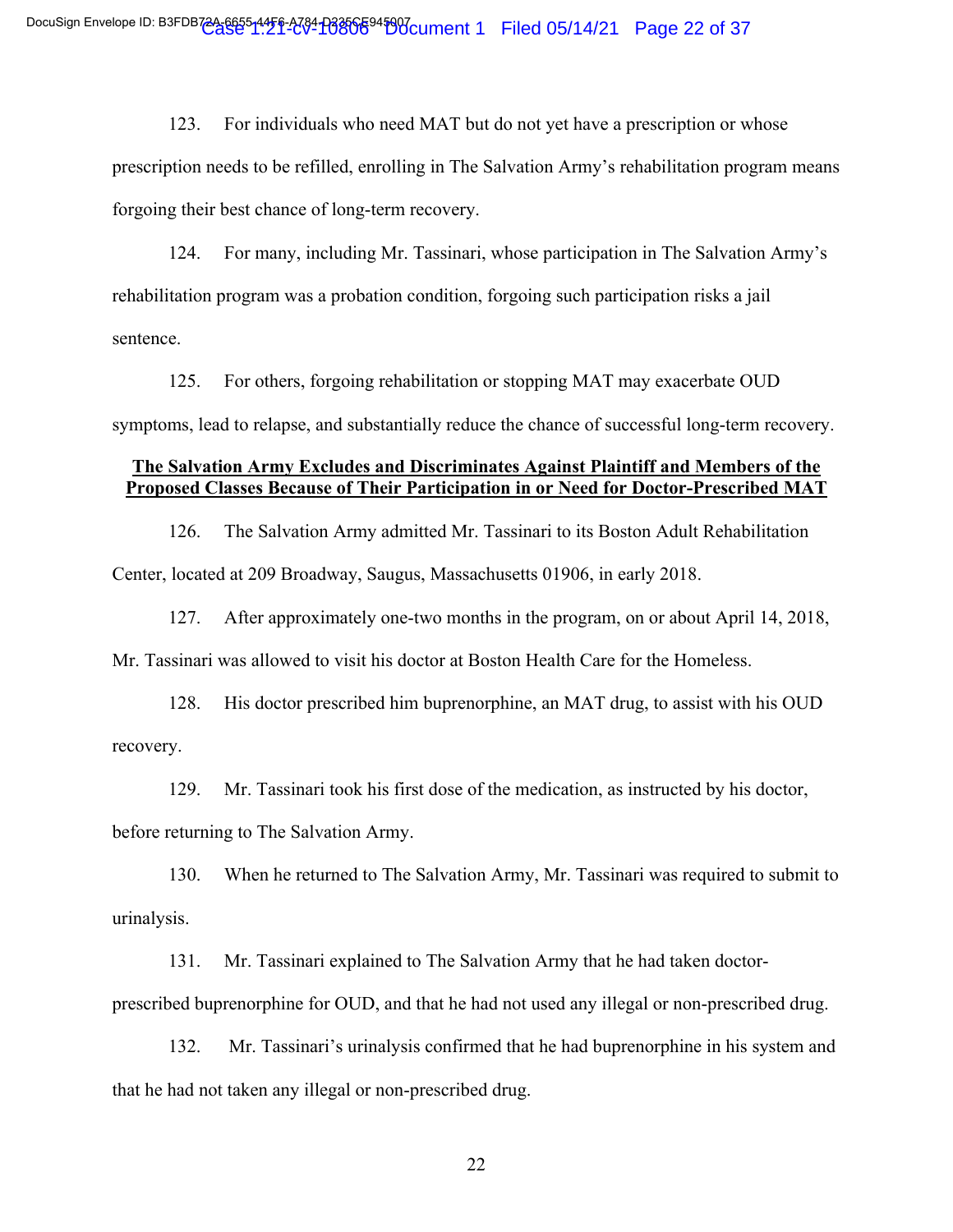133. On approximately April 14, 2018, The Salvation Army immediately expelled Mr. Tassinari from the ARC program and services including housing because he had taken doctorprescribed buprenorphine. They directed him to collect his things and leave.

134. By approximately April 17, 2018, The Salvation Army had communicated its expulsion of Mr. Tassinari to his probation officer, causing the probation officer to report that Mr. Tassinari was in violation of his parole.

135. Approximately one year after The Salvation Army expelled him from the ARC program and services, the court found him in violation of his probation due to no longer participating in ARC.

136. From approximately April 14, 2018 and ongoing, The Salvation Army has discriminated against and excluded Mr. Tassinari from the ARC program and services including housing due to his disability and use of doctor-prescribed MAT to treat his disability.

137. The Salvation Army has a policy of permitting individuals expelled from its ARC program to resume the ARC program if the specific ARC has capacity and the individual meets The Salvation Army's conditions, including not taking physician-prescribed MAT. While Mr. Tassinari was housed in The Salvation Army ARC program, he met fellow participants who had returned to the program after expulsion.

138. Since approximately April 14, 2018 and ongoing, The Salvation Army has had in place a policy which discriminates against Mr. Tassinari and other individuals with OUD who use doctor-prescribed MAT.

139. Due to The Salvation Army's discriminatory policy, The Salvation Army discriminated against and excluded Mr. Tassinari from the ARC program and services including housing. This discrimination and exclusion is repeated, continuous, and ongoing.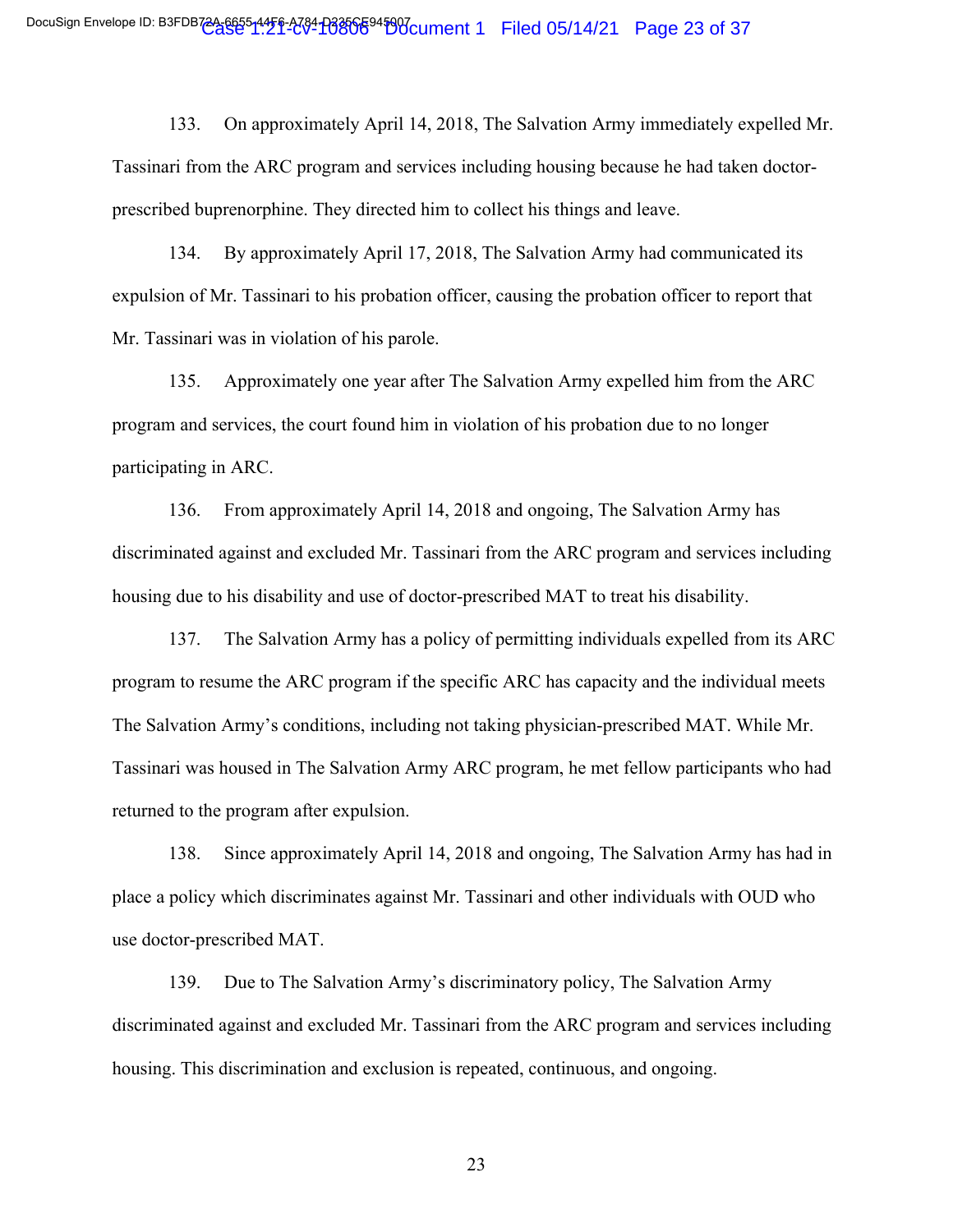140. Due to The Salvation Army's discriminatory policy, Mr. Tassinari has been and continues to be prevented from returning to and/or participating in the ARC program and services including housing.

141. Mr. Tassinari still requires rehabilitation for OUD and receives MAT.

142. On May 13, 2021, he again sought ARC services.

143. In response, the Salvation Army again affirmed its policy of excluding individuals participating in MAT.

144. In response, The Salvation Army applied its policy of excluding Mr. Tassinari from the ARC program and services including housing.

145. The Salvation Army's policy of prohibiting participants and residents from obtaining MAT treatment applies in all of its ARCs nationwide.

146. As a result, The Salvation Army denies thousands of individuals like Mr. Tassinari access to MAT while enrolled in ARCs nationwide even though it is medically necessary for many individuals with OUD.

147. The Salvation Army refuses to admit individuals who are participating in MAT, even though it is medically necessary for many individuals with OUD.

148. The Salvation Army has a national policy and practice of expelling any individual who participates in MAT from its ARCs without regard to the medical necessity of MAT for those individuals and without attempting to accommodate their medical needs and disability.

149. The Salvation Army's blanket policy to discriminate against individuals participating in MAT means that many individuals with OUD cannot access rehabilitation services, and those who do enroll in The Salvation Army's ARCs cannot access medically necessary MAT.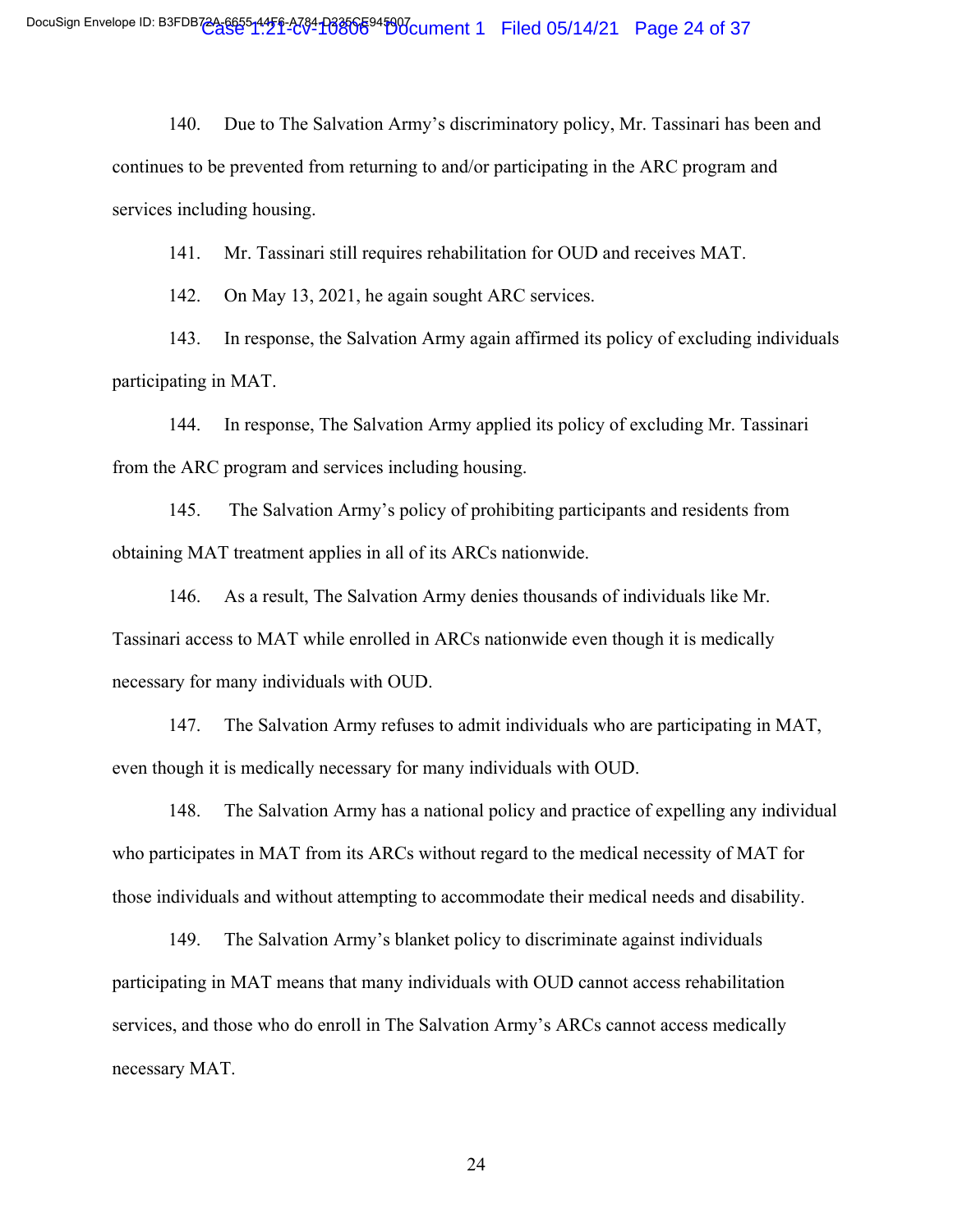#### **Class Allegations**

150. Plaintiff Tassinari brings this class action pursuant to Rule 23(a), (b)(2), and (b)(3) of the Federal Rules of Civil Procedure on behalf of the following Classes: (1) all individuals with OUD who are or were excluded from participating in The Salvation Army's ARCs in the United States because of their use of doctor-prescribed MAT drugs, including methadone (including methadone with hydrochloride), buprenorphine (including buprenorphine with naloxone), and naltrexone (the "Denial of Service" Class) and (2) all individuals with OUD who are or were denied access to doctor-prescribed MAT drugs, including methadone (including methadone with hydrochloride), buprenorphine (including buprenorphine with naloxone), and naltrexone, while participating in The Salvation Army's ARCs in the United States (the "Denial of MAT" Class).

151. Numerosity—Fed. R. Civ. P. 23(a)(1). The members of each Class are so numerous that joinder of all members is impracticable. The exact number or identification of the members of each Class is presently unknown. Upon information and belief, each Class includes thousands of individuals across the country. Upon information and belief, the identity of the members of each Class is ascertainable and can be determined based on available records maintained by Defendants. An estimated 150,000 individuals with substance use disorders go through Defendants' ARCs each year.<sup>21</sup> Joinder of all members of each of the proposed Classes would be impracticable because, without limitation, each Class consists of numerous individuals

<sup>21</sup>Kenneth Anderson, *"Work Therapy" – How the Salvation Army's Chain of Rehabs Exploits Unpaid Labor*, The Influence (Nov. 21, 2016), https://www.prisonlegalnews.org/news/2016/nov/21/work-therapyhow-salvation-armys-chainrehabs-exploits-unpaidlabor/#:~:text=There%20are%20119%20ARC%20rehabs,rehabs%20at%20any%20given%20tim e.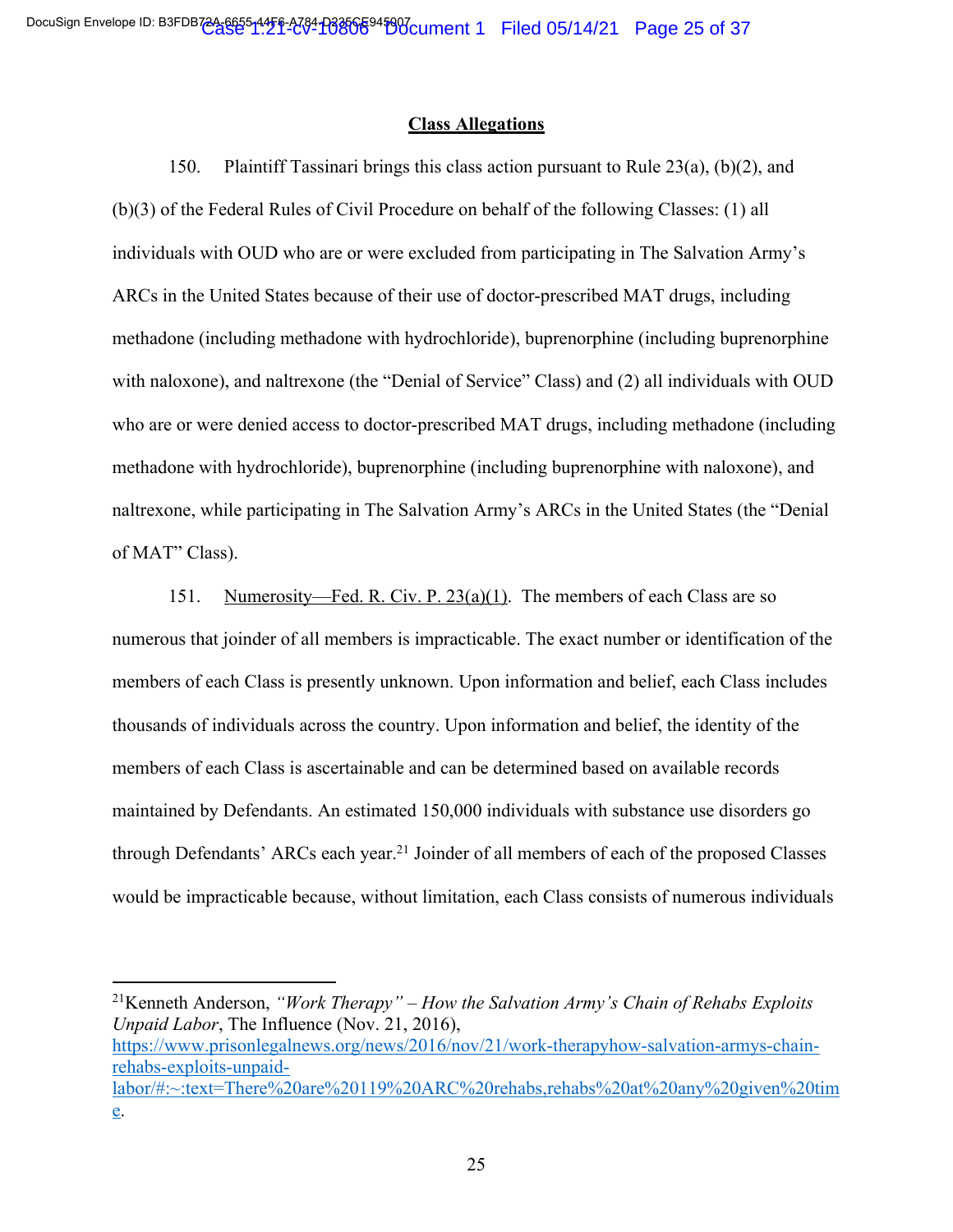who are geographically diverse, these individuals are very difficult to identify, and they are unlikely to be able to bring individual suits. Thus, the numerosity requirement is easily satisfied here.

152. Predominance of Common Questions—Fed. R. Civ. P. 23(a)(2), 23(b)(3). There are multiple questions of law and fact common to each Class that will predominate over questions affecting only the individual members. The core questions in this case are legal: whether Defendants violated the ADA, Rehabilitation Act, and FHA by (1) refusing to provide services to individuals participating in MAT, and (2) refusing to permit individuals enrolled in its ARCs to participate in MAT. Such an inquiry includes several common questions of law, including whether The Salvation Army's operation of ARC programs and services including housing is covered by Title III of the ADA, Section 504 Rehabilitation Act, and FHA; whether the ADA, Rehabilitation Act, and FHA prohibit The Salvation Army from excluding individuals from ARCs for participating in doctor-prescribed MAT; whether the ADA, Rehabilitation Act, and FHA prohibit The Salvation Army from denying ARC participants from accessing MAT; and whether the ADA, Rehabilitation Act, and FHA require The Salvation Army to put in place nondiscriminatory policies and practices and/or to provide reasonable accommodations where necessary to allow full and equal participation by people with disabilities.

153. Typicality—Fed. R. Civ. P. 23(a)(3). Plaintiff Tassinari's claims are typical of the claims of each Class because he and all proposed members of each Class were and continue to be subject to, and affected by, The Salvation Army's systemic policies and practices alleged herein.

154. Adequacy—Fed. R. Civ. P.  $23(a)(4)$ ;  $23(g)(1)$ . Plaintiff Tassinari is an adequate representative of each Class because he is a member of each Class and his interests do not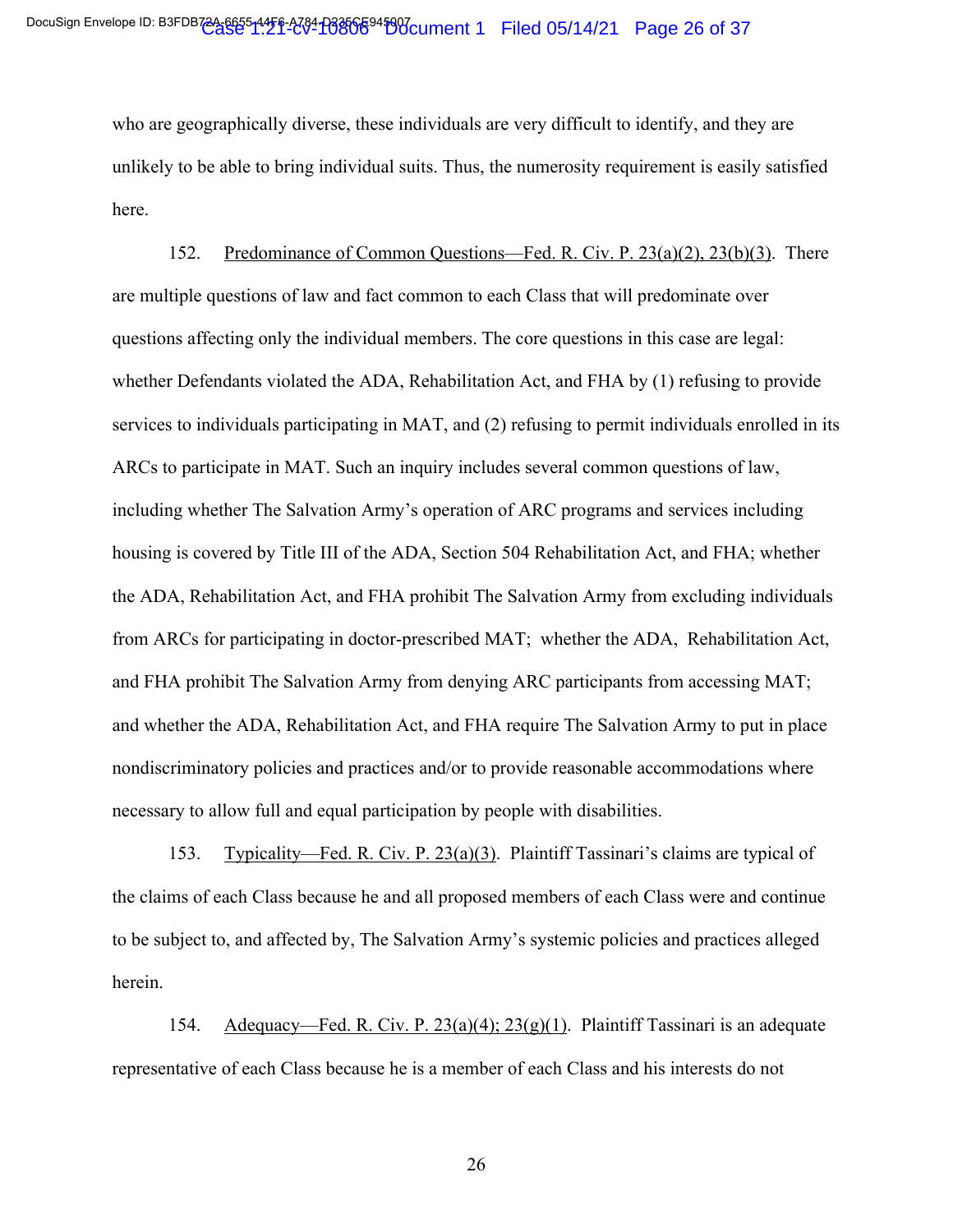conflict with the interests of the members of the Classes he seeks to represent. Plaintiff Tassinari is represented by experienced and competent Class Counsel. Class Counsel have litigated scores of class actions, including cases brought under federal civil rights statutes including the ADA, Rehabilitation Act, and FHA. Plaintiff Tassinari's counsel intends to prosecute this action vigorously for the benefit of the entirety of each Class. Plaintiff Tassinari and Class Counsel can fairly and adequately protect the interests of all of the Members of the Classes.

155. Action on Grounds Generally Applicable to each Class – Fed. R. Civ. P. 23(b)(2). Based on their nationwide policies and practices, Defendants have acted or refused to act on grounds generally applicable to each Class, thereby making appropriate final injunctive or declaratory relief with respect to each Class as a whole.

156. Superiority—Fed. R. Civ. P. 23(b)(3). The class action is superior to other available methods for fairly and efficiently adjudicating this controversy because individual litigation of the claims of members of each Class would be impracticable and individual litigation would be unduly burdensome to the courts. Without the class action vehicle, the Classes would have no reasonable remedy and would continue to suffer losses. Further, individual litigation has the potential to result in inconsistent or contradictory judgments. There is no foreseeable difficulty in managing this action as a class action and it provides the benefits of single adjudication, economies of scale, and comprehensive supervision by a single court.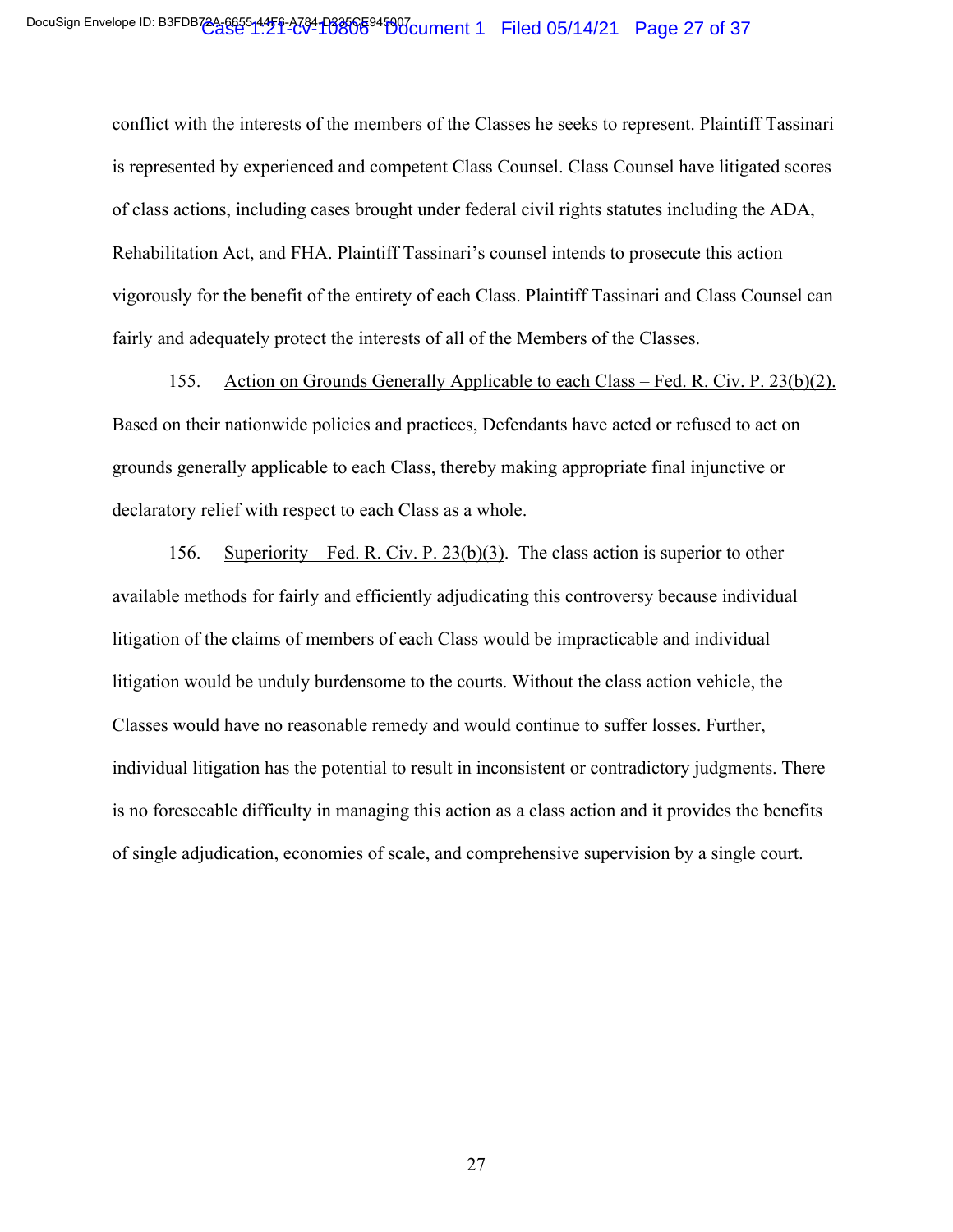# **Count I – Americans With Disabilities Act (Title III of the Americans with Disabilities Act, 42 U.S.C. § 12181,** *et seq.***) (On behalf of the Denial of Service and Denial of MAT Classes)**

157. Mr. Tassinari incorporates by reference the foregoing paragraphs as if re-alleged herein.

158. Plaintiff brings this claim on his own behalf and on behalf of each proposed Class.

159. At all times relevant to this action, Plaintiff Mark Tassinari was and is a qualified individual with a disability within the meaning of the ADA.

160. Mr. Tassinari has opioid use disorder (OUD), a chronic brain disease that substantially limits one or more of his major life activities.

161. "Drug addiction" – another term for substance use disorders including OUD – is a "disability" recognized by the Americans With Disabilities Act. *See* 42 U.S.C. § 12102; 28 C.F.R. § 36.104 ("The phrase physical or mental impairment includes, but is not limited to . . . drug addiction, and alcoholism.").

162. Individuals participating in drug rehabilitation programs or seeking drug rehabilitation are protected from discrimination on the basis of their substance use disorder. 42 U.S.C. § 12210 (b).

163. Mr. Tassinari has is regarded as having, and has a record of having, such disability.

164. Mr. Tassinari is otherwise qualified to enroll in Defendants' Adult Rehabilitation Centers and Programs (ARCs) because he meets the program criteria. 22

<sup>22</sup> https://www.salvationarmyusa.org/usn/combat-addiction/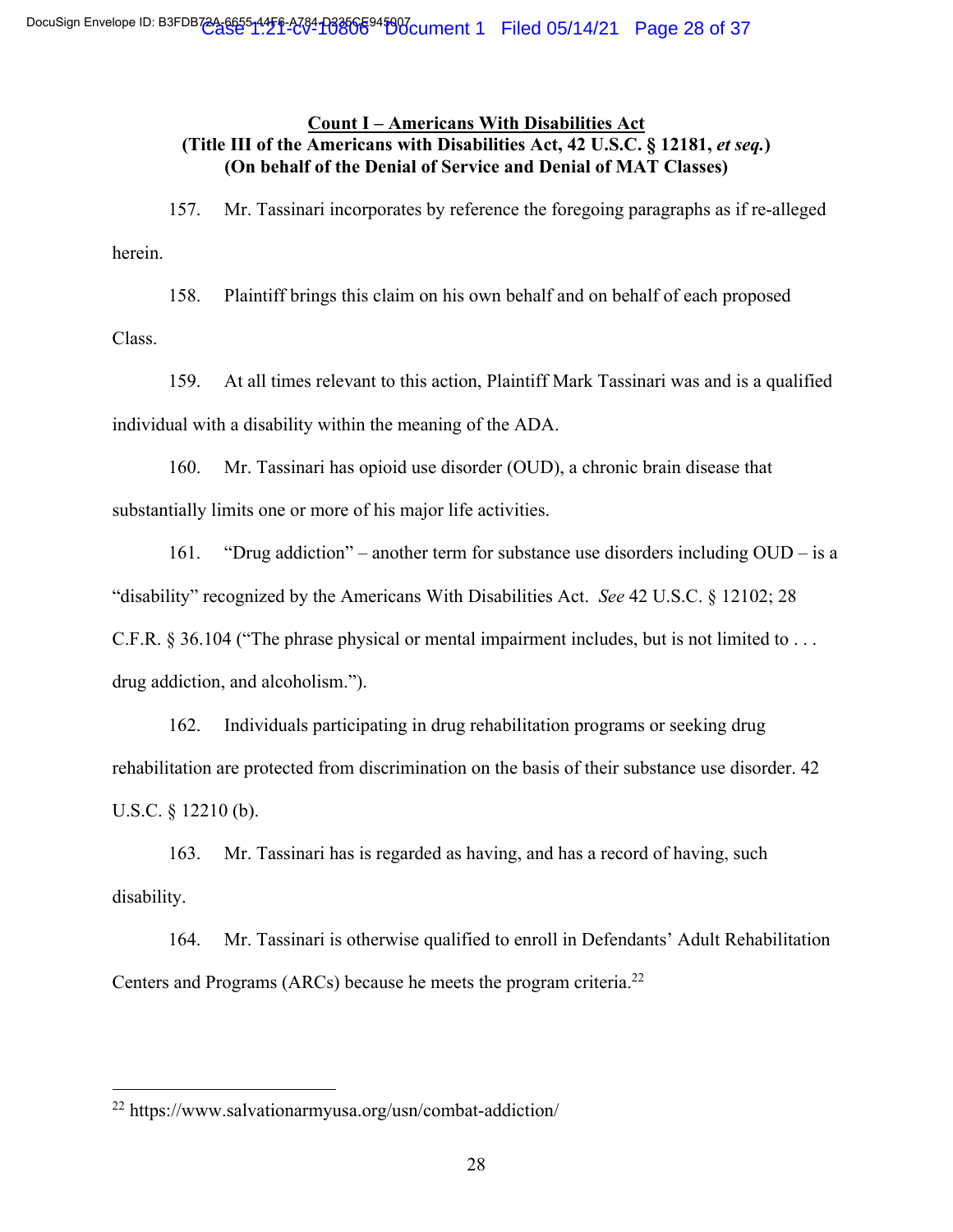165. Mr. Tassinari has been directed by his physician to participate in doctor-

prescribed medication-assisted treatment (MAT), including suboxone, methadone, and/or other prescribed MAT medications, as part of his treatment for OUD, and is currently participating in MAT.

166. Defendants are each a "private entity," as defined in the ADA, 42 U.S.C. § 12181(6).

167. Defendants own, operate, lease, or lease to ARCs throughout the United States, including the Boston Adult Rehabilitation Center, located at 209 Broadway, Saugus, Massachusetts 01906, and purport to provide residential rehabilitation services including housing, food, and "work therapy" for individuals with substance use disorders including OUD.

168. Defendants' ARCs are "public accommodations" within the meaning of Title III of the ADA, because they are "homeless shelters" or "other social service center establishment[s]." 42 U.S.C. § 12181(7)(K).

169. Defendants are subject to the ADA and its corresponding regulations in providing services and benefits to Plaintiff and the members of the proposed classes.

170. At all times relevant to the facts in this Complaint, Defendants were and continue to be obligated under the ADA not to discriminate against Plaintiff and members of the proposed Classes on the basis of disability including OUD and participation in doctor-prescribed MAT, in the full and equal enjoyment of the goods, services, facilities, privileges, advantages, or accommodations in their ARCs.

171. Defendants repeatedly violated and continue to violate the ADA by denying services at ARCs to Mr. Tassinari and other individuals participating in MAT.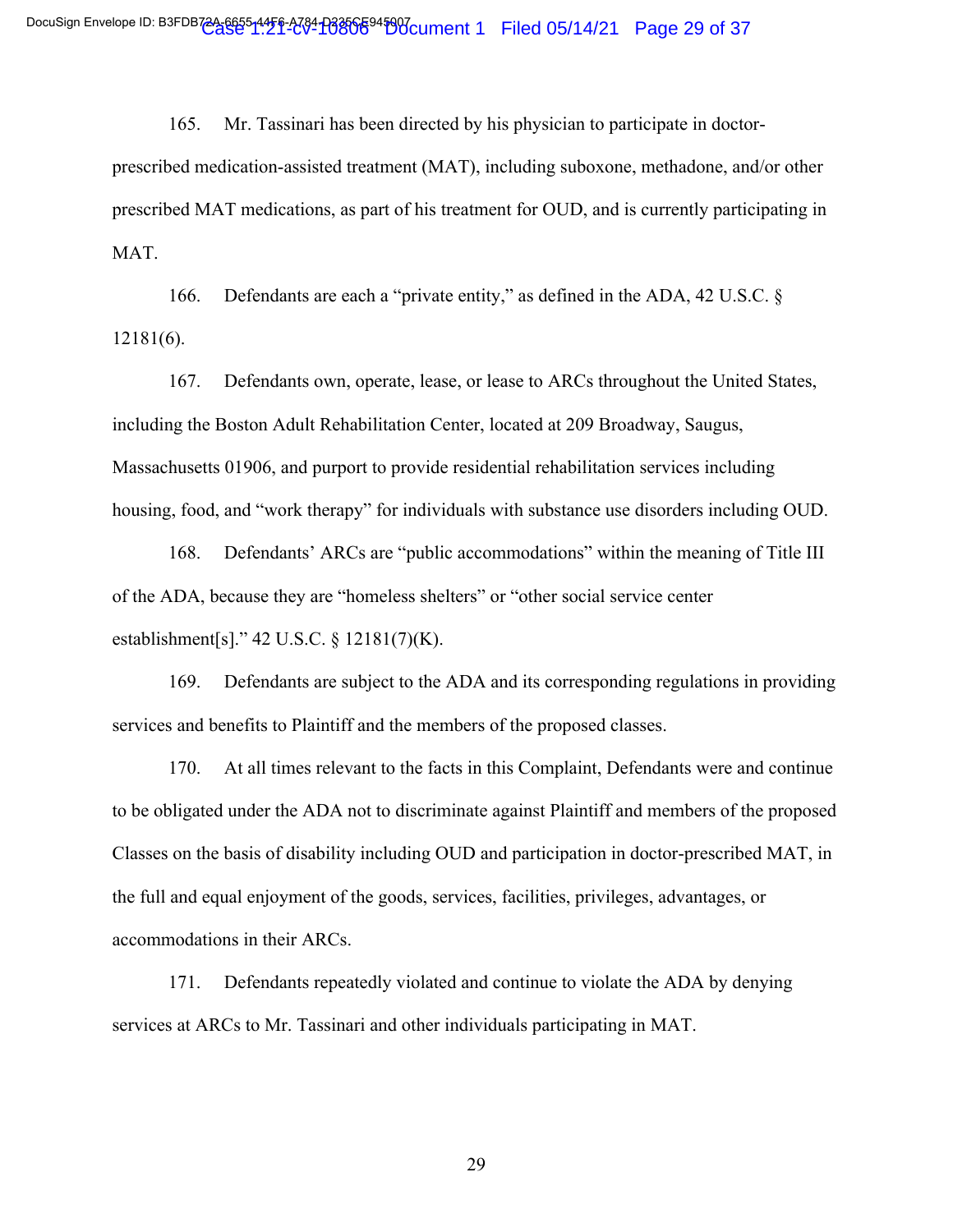172. Defendants repeatedly violated and continue to violate the ADA by failing to accommodate Mr. Tassinari and other individuals who need MAT at ARCs.

173. Defendants repeatedly violated and continue to violate the ADA by failing to modify their policies, practices, or procedures to afford Mr. Tassinari and other individuals who use or need MAT access to its ARCs.

174. Defendants repeatedly violated and continue to violate the ADA by denying Mr. Tassinari and other individuals in ARCs access to MAT.

175. Defendants repeatedly violated and continue to violate the ADA by imposing and applying eligibility criteria that screen out or tend to screen out Mr. Tassinari and other individuals who participate in MAT or need MAT from fully and equally enjoying ARCs.

176. Unless and until Defendants cease their discrimination and make reasonable modifications in policies, practices, and procedures and implement the same to permit Mr. Tassinari and other individuals who participate in or need MAT to enroll and remain enrolled in ARCs, Plaintiff and the members of the proposed Classes will continue to be denied full and equal access to and enjoyment of the services, goods, facilities, privileges, advantages, and accommodations that Defendants provide at their ARCs.

177. As a direct and proximate result of Defendants' unlawful conduct, Plaintiff and the proposed Classes have or may suffer, and continue to suffer irreparable harm including threat of imminent physical injury, pain and suffering, emotional distress, humiliation, hardship and anxiety, serious illness, and death.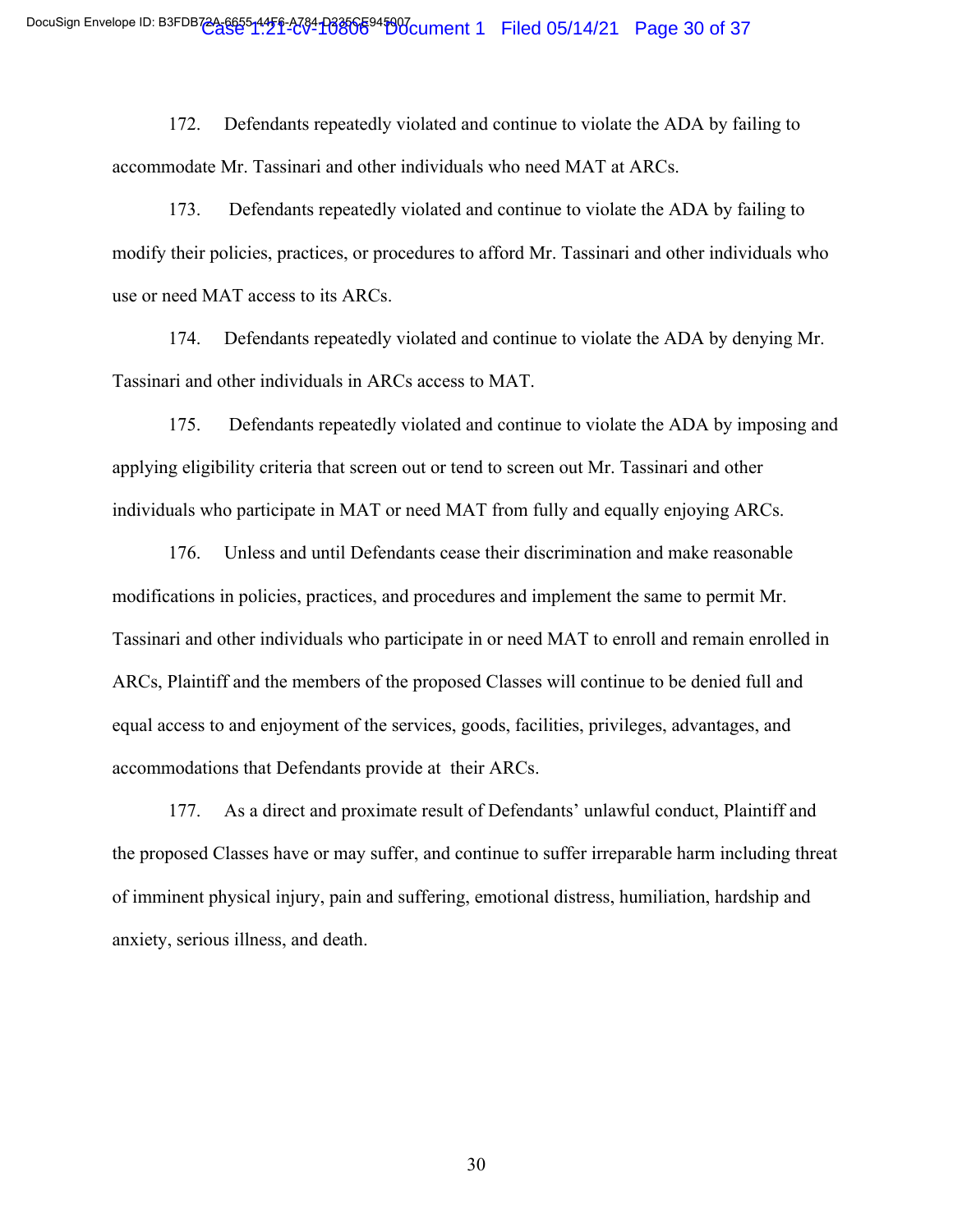# **Count II – Rehabilitation Act (On behalf of the Denial of Service and Denial of MAT Classes)**

178. Mr. Tassinari incorporates by reference the foregoing paragraphs as if re-alleged herein.

179. Plaintiff brings this claim on his own behalf and on behalf of each proposed

Class.

180. At all times relevant to this action, Plaintiff Mark Tassinari was and is a qualified individual with a disability within the meaning of Section 504 of the Rehabilitation Act.

181. Mr. Tassinari has opioid use disorder (OUD), a chronic brain disease that substantially limits one or more of his major life activities.

182. "Drug addiction" – another term for substance use disorders including OUD – is a disability recognized by the Rehabilitation Act. *See* 45 C.F.R. § Pt. 84, App. A.

183. Individuals participating in drug rehabilitation programs or seeking drug rehabilitation are protected from discrimination on the basis of their substance use disorder. 42 U.S.C. § 12210 (b); 29 U.S.C. § 705(10)(B).

184. Mr. Tassinari has and is regarded as having, and has a record of having such disability.

185. Mr. Tassinari is otherwise qualified to enroll in Defendants' ARCs because he meets the program criteria.23

186. Mr. Tassinari was directed by his physician to participate in doctor-prescribed medication-assisted treatment (MAT), including suboxone, methadone, and/or other prescribed MAT medications, as part of his treatment for OUD, and currently participates in MAT.

<sup>&</sup>lt;sup>23</sup> The Salvation Army, https://www.salvationarmyusa.org/usn/combat-addiction/ (last visited May 14, 2021).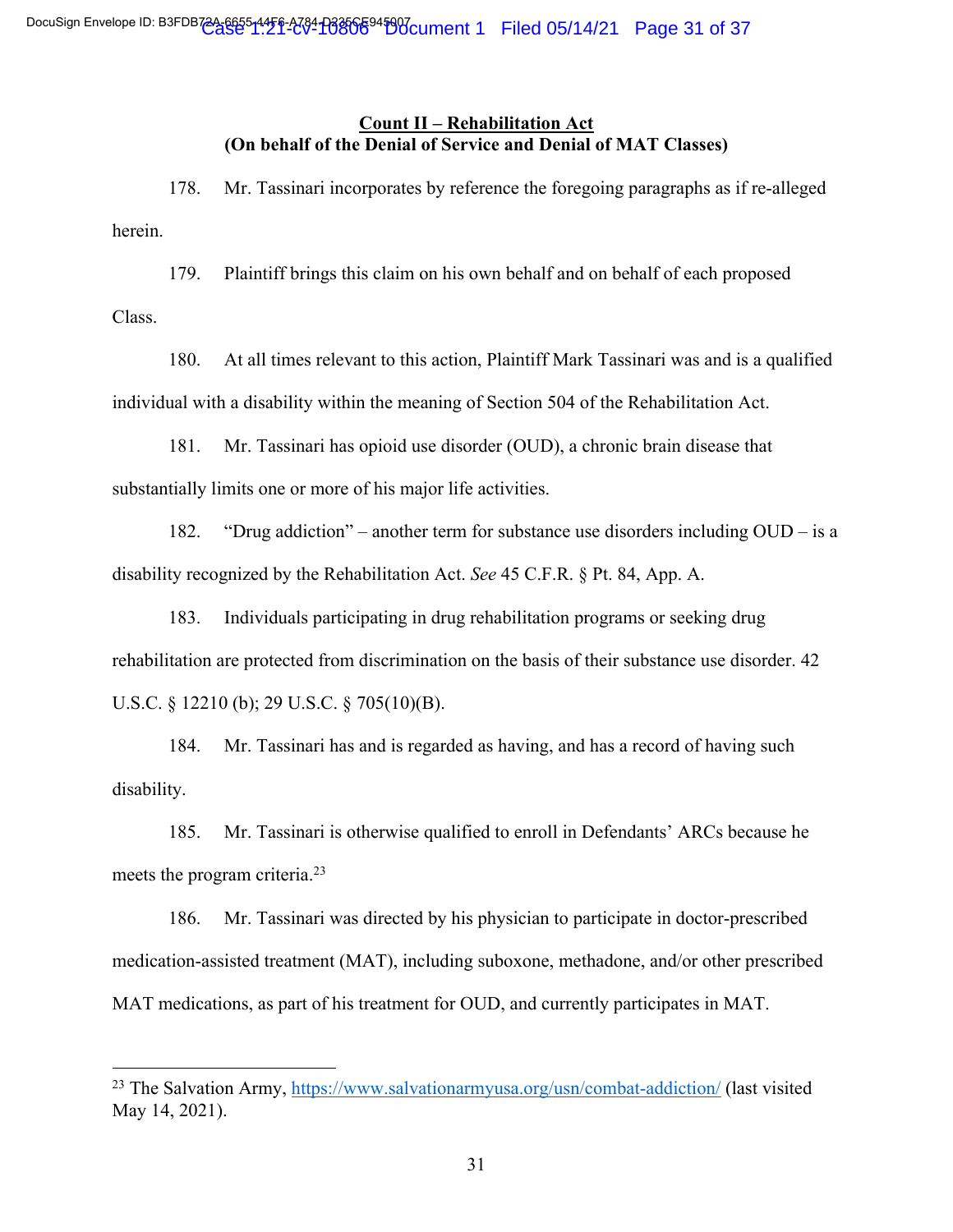187. Defendants' ARCs are each programs or activities receiving federal financial assistance.

188. Defendants receive federal financial assistance.

189. Defendants are principally engaged in the business of providing education, health care, housing, or social services, within the meaning of and for the purpose of applying federal anti-discrimination laws.

190. Defendants own, operate, lease, lease to, and/or manage ARCs throughout the United States, including Boston Adult Rehabilitation Center, located at 209 Broadway, Saugus, Massachusetts 01906, and purport to provide residential rehabilitation services including housing, food, and "work therapy" for individuals with substance use disorders including OUD.

191. Defendants receive federal financial assistance directly from the federal government, and also from individuals participating in ARCs who are required to apply for and remit federal financial assistance such as Supplemental Nutrition Assistance Program funds to Defendants as a condition of enrolling in ARCs.

192. Defendants are subject to the Rehabilitation Act and its corresponding regulations in providing services and benefits to Plaintiff and the members of the proposed Classes.

193. Defendants are and were obligated under the Rehabilitation Act not to exclude Plaintiff and members of the proposed Classes from participation in, deny them the benefits of, or subject them to discrimination under any of Defendants' programs or activities on the basis of disability including OUD and participation in doctor-prescribed MAT.

194. Defendants repeatedly violated and continue to violate the Rehabilitation Act by denying services at ARCs to Plaintiff and other individuals participating in MAT.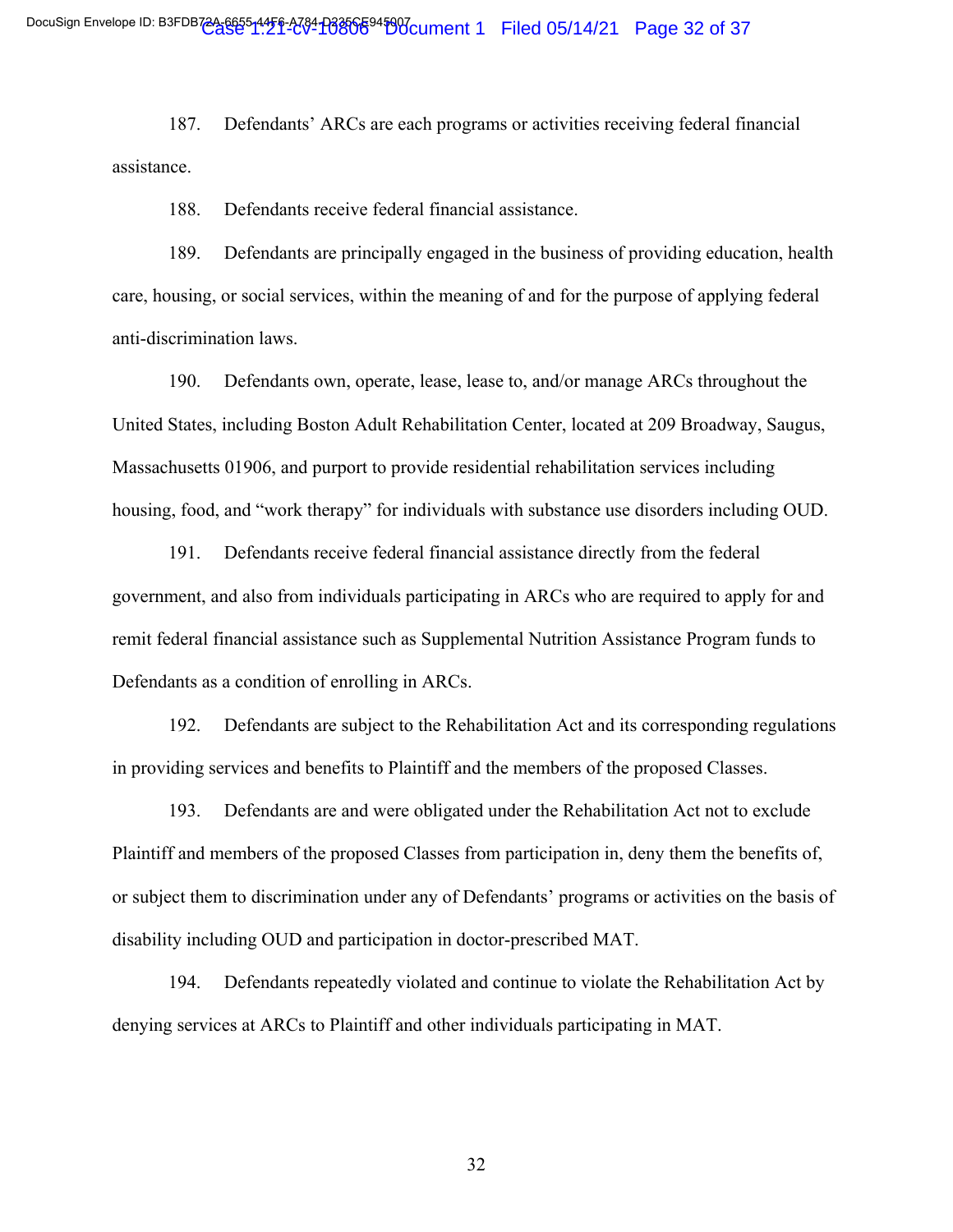195. Defendants repeatedly violated and continue to violate the Rehabilitation Act by failing to accommodate Plaintiff and other individuals who need MAT at ARCs.

196. Defendants repeatedly violated and continue to violate the Rehabilitation Act by failing to make reasonable accommodations in its policies, practices, or procedures to afford Plaintiff and other individuals who use or need MAT access to its ARCs.

197. Defendants repeatedly violated and continue to violate the Rehabilitation Act by denying Plaintiff and other individuals in ARCs access to MAT.

198. Defendants repeatedly violated and continue to violate the Rehabilitation Act by imposing and applying eligibility criteria that screen out or tend to screen out Plaintiff and other individuals who participate in MAT or need MAT from fully and equally enjoying ARCs.

199. Unless and until Defendants make reasonable modifications in policies, practices, and procedures and implement the same to permit Plaintiff and other individuals who participate in or need MAT to enroll and remain enrolled in ARCs, Plaintiff and the members of the proposed Classes will continue to be denied full and equal access to and enjoyment of the services, goods, facilities, privileges, advantages, and accommodations that Defendants provide at their ARCs.

200. As a direct and proximate result of Defendants' unlawful conduct, Plaintiff and the proposed Classes have suffered, and continue to suffer irreparable harm including physical injury, pain and suffering, emotional distress, humiliation, hardship and anxiety, serious illness, and death.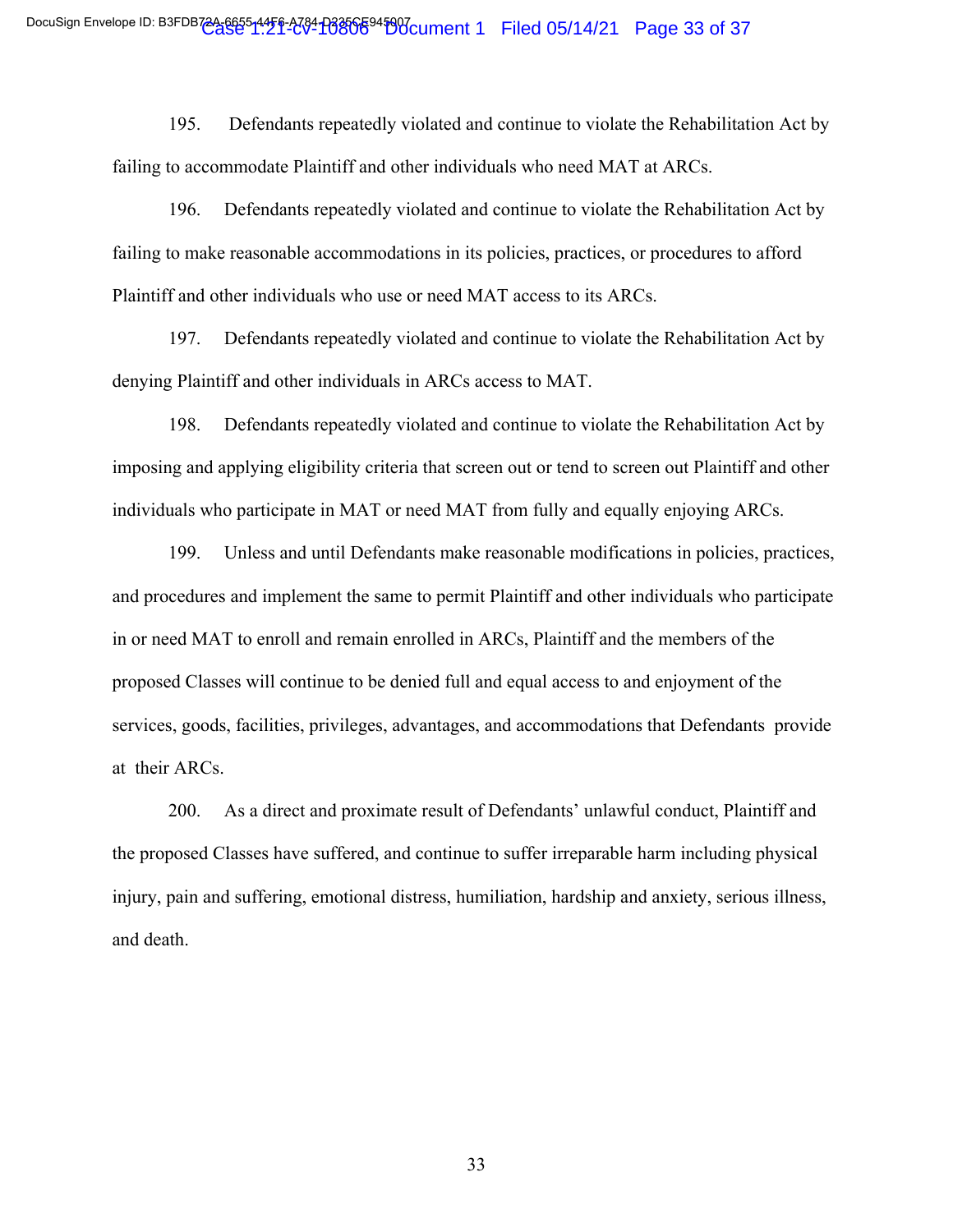# **Count III – Fair Housing Act (On behalf of the Denial of Service and Denial of MAT Classes)**

201. Mr. Tassinari incorporates by reference the foregoing paragraphs as if re-alleged herein.

202. Plaintiff brings this claim on his own behalf and on behalf of each proposed Class.

203. At all times relevant to this action, Plaintiff Mark Tassinari was and is a qualified individual with a disability within the meaning of the Fair Housing Act.

204. Mr. Tassinari has opioid use disorder (OUD), a chronic brain disease that substantially limits one or more of his major life activities.

205. Drug addiction – another term for substance use disorders including  $OUD - is a$ disability recognized by the Fair Housing Act, 24 C.F.R. § 100.201 ("The term physical or mental impairment includes, but is not limited to…drug addiction (*other than* addiction caused by *current, illegal* use of a controlled substance)…" (emphasis added).

206. Mr. Tassinari is regarded as having, and has, a record of having such disability.

207. Mr. Tassinari is otherwise qualified to enroll in Defendants' ARCs because he meets the program criteria.

208. Mr. Tassinari was directed by his physician to participate in doctor-prescribed medication-assisted treatment (MAT), including suboxone, methadone, and/or other prescribed MAT medications, as part of his treatment for OUD, and currently participates in MAT.

209. Defendants own, operate, lease, and/or manage ARCs throughout the United States, including Boston Adult Rehabilitation Center, located at 209 Broadway, Saugus, Massachusetts 01906, and purport to provide residential rehabilitation services including housing for individuals with substance use disorders including OUD.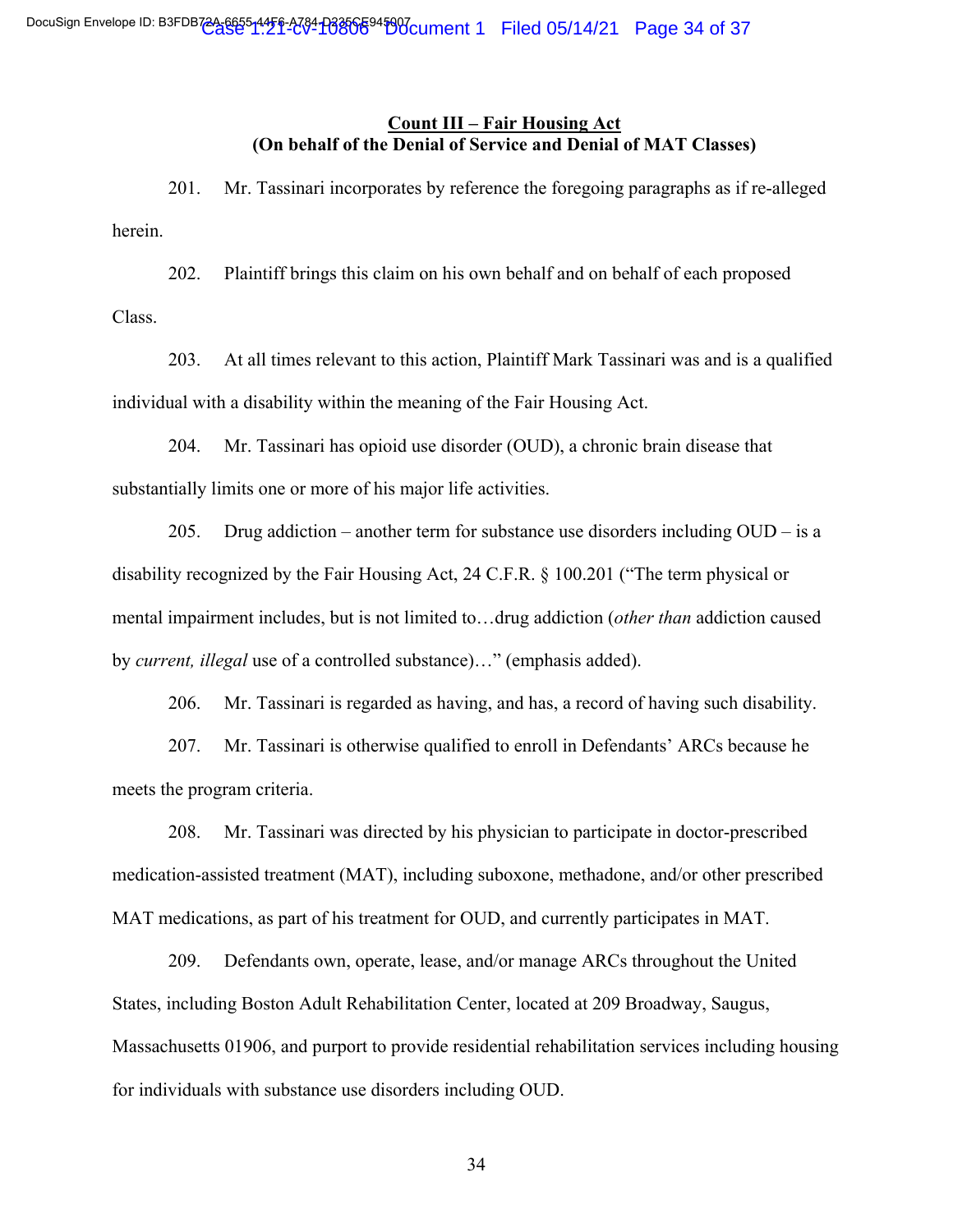210. Defendants are subject to the FHA and its implementing regulations in their provision of housing as part of their ARC program and services.

211. Defendants repeatedly violated and continue to violate the FHA by making unavailable or denying a dwelling to Plaintiff and other individuals with OUD due to their use of MAT.

212. Defendants repeatedly violated and continue to violate the FHA by discriminating against Plaintiff and other individuals with OUD due to their use of MAT in the provision of services or facilities in connection with a dwelling.

213. Defendants repeatedly violated and continue to violate the FHA by refusing to grant reasonable accommodations in rules, policies, practices or services to Plaintiff and other individuals with OUD who use MAT and/or by having a blanket prohibition on the use of MAT.

214. Unless and until Defendants make reasonable accommodations in rules, policies, practices, or services and implement the same to permit Plaintiff and other individuals who participate in or need MAT to enroll and remain enrolled in ARCs, Plaintiff and the members of the proposed Classes will continue to be discriminated against in violation of the Fair Housing Act and denied the equal opportunity to use and enjoy ARC dwellings.

215. As a direct and proximate result of Defendants' unlawful conduct, Plaintiff and the proposed Classes have suffered, and continue to suffer irreparable harm including physical injury, pain and suffering, emotional distress, humiliation, hardship and anxiety, serious illness, and death.

#### **Prayer for Relief**

**WHEREFORE**, Plaintiff, on behalf of himself and each proposed Class, demands a jury trial for all issues so appropriate and requests that this Court order the following relief: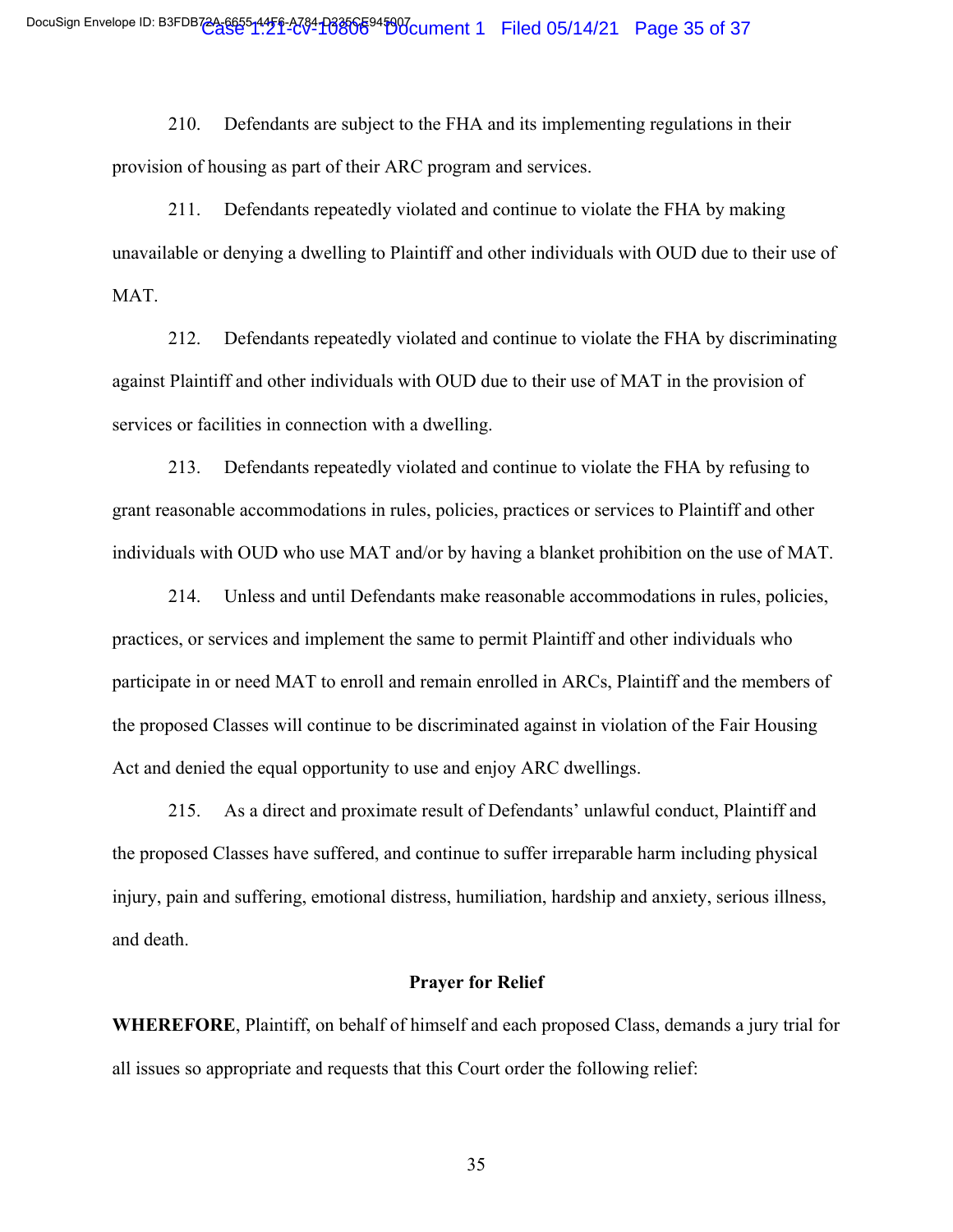A. Certify this action as a class action pursuant to Rule 23(b)(2) and/or 23(b)(3) of the Federal Rules of Civil Procedure, certify each Class defined above; appoint Plaintiff Mark Tassinari as representative for each Class, and appoint undersigned counsel as counsel for each Class;

B. Issue a declaratory judgment that Defendants' conduct described above violates the rights of the Plaintiff and the proposed Classes under Title III of the ADA, § 42 U.S.C. 12181 *et seq*., Section 504 of the Rehabilitation Act, 29 U.S.C. § 794, the Fair Housing Act, 42 U.S.C. § 3601 *et seq*., and the implementing regulations for each.

C. Issue preliminary and permanent injunctions requiring Defendants to come into full compliance with the requirements of the ADA, Rehabilitation Act, and FHA including but not limited to:

- 1. Immediately issuing a written statement and policy providing that all participants in Defendants' ARC programs nationwide will be permitted to participate in MAT, if prescribed by a treating physician;
- 2. Conduct an immediate review of all current participants in their ARC programs for possible OUD history or experience and provide participants with immediate access to medical treatment to consider whether MAT should be commenced as it is the current standard of care for OUD.

D. A judgment compensating the Plaintiff and the proposed Classes for the damages that they suffered as a result of Defendants' unlawful conduct in an amount to be determined at trial;

E. Punitive damages against the Defendants under the Fair Housing Act, to be determined according to proof;

F. Pre- and post-judgment interest as permitted by law;

- G. An order and judgment granting reasonable attorneys' fees and costs; and
- H. Such other and further relief as this Court deems just and proper.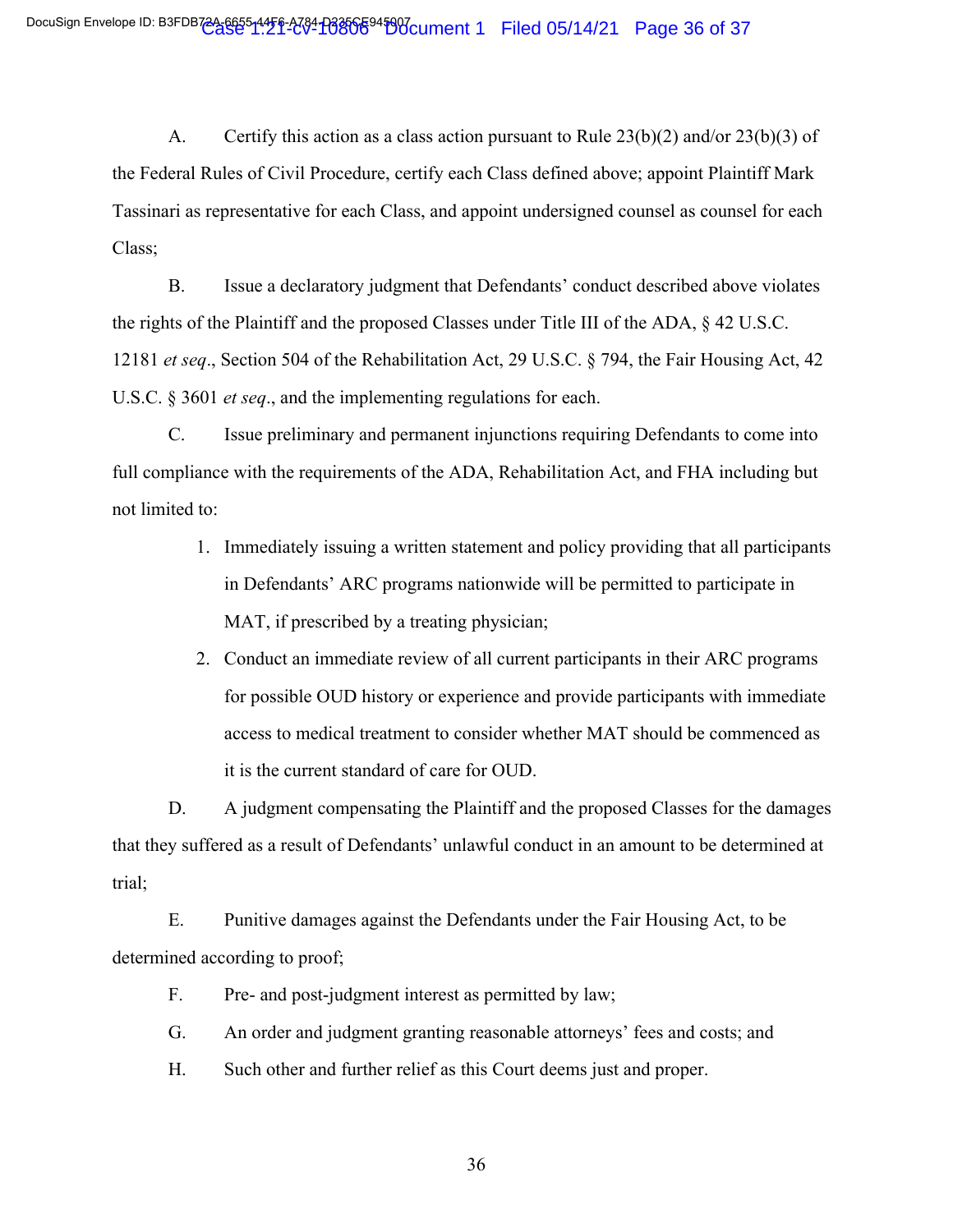Dated: May 14, 2021 Respectfully submitted,

DocuSigned by:

Bergamin Elga

Benjamin Elga (Bar No. 697933) Lucy B. Bansal\* (D.C. Bar No. MD06639) Janet Herold\*\* (Bar No. 632479)

#### **Justice Catalyst Law**

123 William Street, 16th Floor New York, NY 10038 Main: 518-732-6703 belga@justicecatalyst.org lbansal@justicecatalyst.org jherold@justicecatalyst.org

*\*Pro Hac Vice motion to be submitted \*\*Retired status, reactivation to be submitted*

# Martha M. Lafferty\* (TN Bar# 019817) **Civil Rights Education and Enforcement Center** 525 Royal Parkway, #293063 Nashville, TN 37229 Main: 615-913-5099 mlafferty@creeclaw.org

*\*Pro Hac Vice motion to be submitted*

Amy F. Robertson\* (CO Bar# 25890) **Civil Rights Education and Enforcement Center** 1245 E. Colfax Ave., Suite 400 Denver, CO 80218 (303) 757-7901 arobertson@creeclaw.org

*\*Pro Hac Vice motion to be submitted*